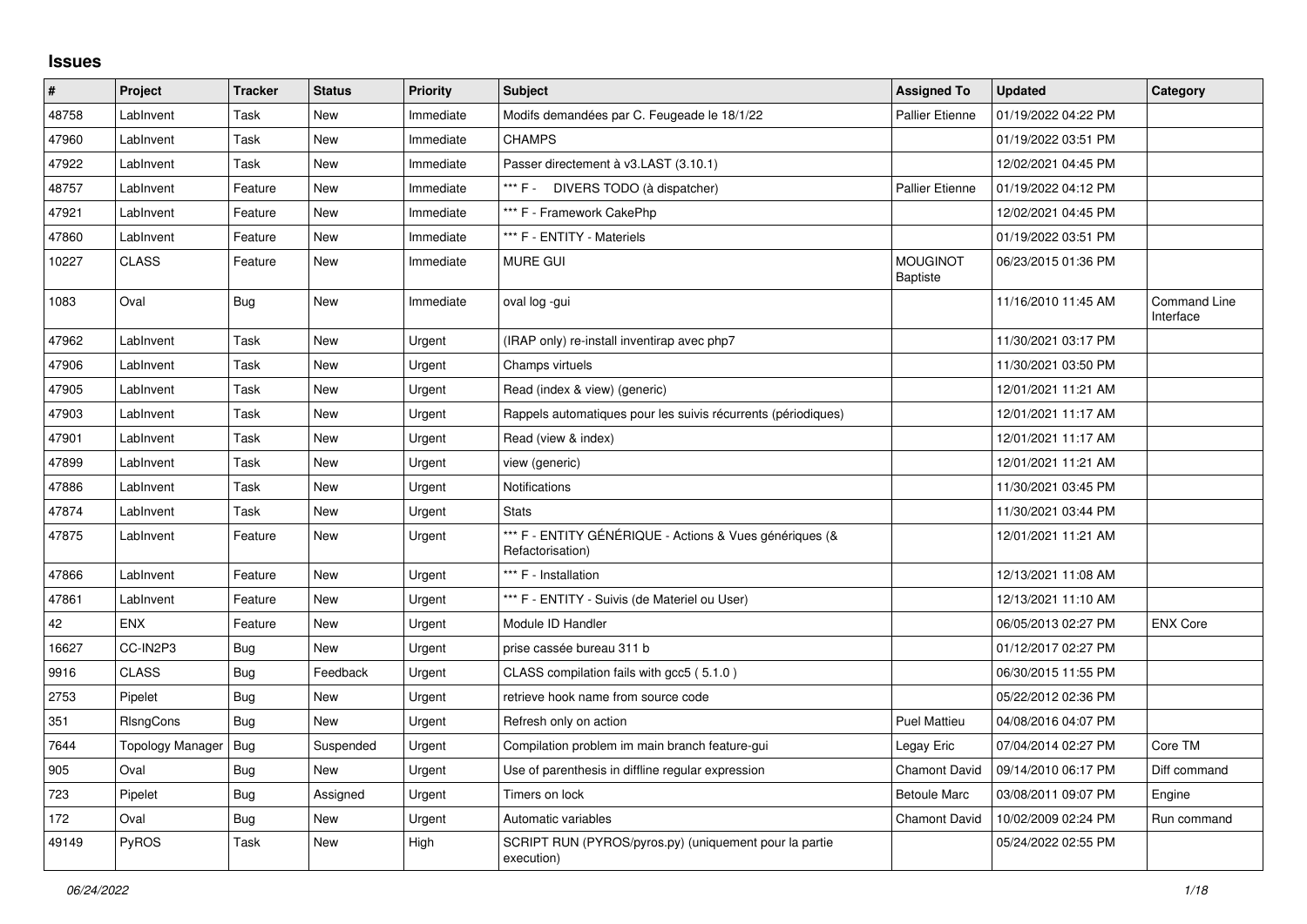| #     | Project      | <b>Tracker</b> | <b>Status</b> | <b>Priority</b> | <b>Subject</b>                                                                                                                                       | <b>Assigned To</b>     | <b>Updated</b>      | Category |
|-------|--------------|----------------|---------------|-----------------|------------------------------------------------------------------------------------------------------------------------------------------------------|------------------------|---------------------|----------|
| 48278 | <b>PyROS</b> | Task           | <b>New</b>    | High            | AGENT général (dont dépendent tous les agents et AgentDevices)                                                                                       |                        | 01/29/2022 01:05 AM |          |
| 48271 | <b>PyROS</b> | Task           | <b>New</b>    | High            | CLASSIC installation (with venv)                                                                                                                     |                        | 03/16/2022 07:27 AM |          |
| 47952 | LabInvent    | Task           | New           | High            | Ecran d'accueil à restructurer                                                                                                                       |                        | 11/30/2021 03:43 PM |          |
| 47947 | LabInvent    | Task           | New           | High            | docker only                                                                                                                                          |                        | 12/13/2021 11:07 AM |          |
| 47942 | LabInvent    | Task           | <b>New</b>    | High            | index (generic)                                                                                                                                      |                        | 11/30/2021 03:48 PM |          |
| 47937 | LabInvent    | Task           | New           | High            | Read (index & view) (generic ?)                                                                                                                      |                        | 11/30/2021 03:48 PM |          |
| 47936 | LabInvent    | Task           | <b>New</b>    | High            | 3-4 - TBO & ARCHIVED                                                                                                                                 |                        | 11/30/2021 03:43 PM |          |
| 47934 | LabInvent    | Task           | New           | High            | LIFECYCLE (Status) : CREATED => (TBO) => VALIDATED => TBA<br>=> ARCHIVED                                                                             |                        | 11/30/2021 03:43 PM |          |
| 47927 | LabInvent    | Task           | <b>New</b>    | High            | A gérer via fichier conf YAML                                                                                                                        |                        | 11/30/2021 03:47 PM |          |
| 47926 | LabInvent    | Task           | New           | High            | Instance DEMO docker - à installer sur hyp2 puis sur VM pweb3                                                                                        |                        | 12/13/2021 11:07 AM |          |
| 47914 | LabInvent    | Task           | New           | High            | index (generic)                                                                                                                                      |                        | 11/30/2021 03:50 PM |          |
| 47912 | LabInvent    | Task           | New           | High            | (VUE) Elements et Helper                                                                                                                             |                        | 11/30/2021 03:51 PM |          |
| 47897 | LabInvent    | Task           | New           | High            | *** F - Stats (Users)                                                                                                                                |                        | 11/30/2021 03:48 PM |          |
| 47890 | LabInvent    | Task           | <b>New</b>    | High            | Commander (demande achat)                                                                                                                            |                        | 01/19/2022 03:48 PM |          |
| 47884 | LabInvent    | Task           | New           | High            | partitionnement par Site (besoin IP2I/LMA)                                                                                                           |                        | 11/30/2021 03:43 PM |          |
| 47882 | LabInvent    | Task           | New           | High            | Delete - delete                                                                                                                                      |                        | 11/30/2021 03:42 PM |          |
| 47881 | LabInvent    | Task           | <b>New</b>    | High            | Read - view                                                                                                                                          |                        | 11/30/2021 03:42 PM |          |
| 47879 | LabInvent    | Task           | <b>New</b>    | High            | Create/Update - add edit                                                                                                                             |                        | 11/30/2021 03:42 PM |          |
| 47878 | LabInvent    | Task           | <b>New</b>    | High            | Autres                                                                                                                                               |                        | 11/30/2021 03:44 PM |          |
| 47877 | LabInvent    | Task           | New           | High            | find (search)                                                                                                                                        |                        | 11/30/2021 03:43 PM |          |
| 47876 | LabInvent    | Task           | New           | High            | CRUD                                                                                                                                                 |                        | 11/30/2021 03:42 PM |          |
| 47872 | LabInvent    | Task           | New           | High            | <b>Actions &amp; Vues</b>                                                                                                                            |                        | 11/30/2021 03:42 PM |          |
| 47867 | LabInvent    | Task           | New           | High            | *** F - Autorisations (Users)                                                                                                                        |                        | 11/30/2021 03:47 PM |          |
| 47388 | PyROS        | Task           | New           | High            | (F14) ENTITIES - definition & implementation - CONFIG FILES                                                                                          |                        | 01/29/2022 01:25 AM |          |
| 45043 | <b>PyROS</b> | Task           | New           | High            | Démo IRAP (install classique ?) + retrouver ancienne utilisation de<br>PlcConfig                                                                     | <b>Pallier Etienne</b> | 12/14/2021 12:00 PM |          |
| 45040 | PyROS        | Task           | <b>New</b>    | High            | NEW Agent v2 basé sur new config yaml (base pour F09)                                                                                                | Pallier Etienne        | 01/29/2022 01:04 AM |          |
| 45018 | PyROS        | Task           | New           | High            | Définir config pour TNC (4 channels Cam)                                                                                                             | Klotz Alain            | 10/12/2021 08:52 AM |          |
| 45017 | <b>PyROS</b> | Task           | In progress   | High            | Définir config pour GUITALENS (observatoire avec plusieurs UNIT)                                                                                     | Klotz Alain            | 10/12/2021 08:52 AM |          |
| 45004 | PyROS        | Task           | New           | High            | MAIN CONFIG FILE - Décrire dans un fichier texte la configuration<br>complète d'une UNIT (monture) et tous ses composants et<br>instruments associés |                        | 01/29/2022 01:25 AM |          |
| 45000 | PyROS        | Task           | New           | High            | Generic commands grammar description & management                                                                                                    |                        | 05/06/2021 05:05 PM |          |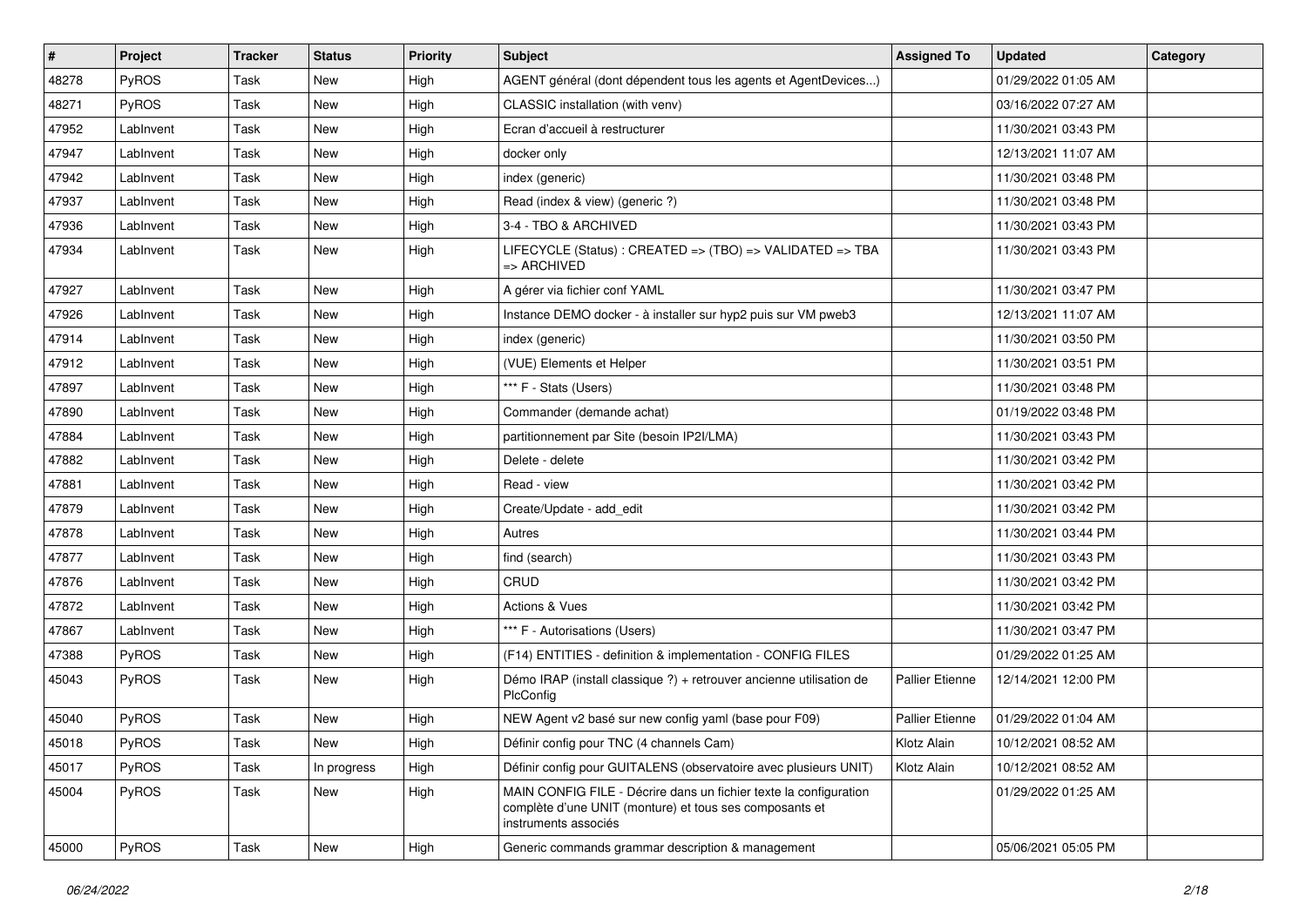| #     | Project                                  | <b>Tracker</b> | <b>Status</b> | <b>Priority</b> | <b>Subject</b>                                                                                                                                  | <b>Assigned To</b>     | <b>Updated</b>      | Category      |
|-------|------------------------------------------|----------------|---------------|-----------------|-------------------------------------------------------------------------------------------------------------------------------------------------|------------------------|---------------------|---------------|
| 44867 | PyROS                                    | Task           | New           | High            | Mettre les TASKS dans la version v0.1 prévue pour juin, dans<br>doc-specs et dans redmine (puis planifier aussi les autres versions<br>futures) | <b>Pallier Etienne</b> | 05/06/2021 06:19 PM |               |
| 44866 | PyROS                                    | Task           | In progress   | High            | Associer chaque FEATURE à 1(N) CLASSE/AGENT pyros<br>(implémentation)                                                                           | <b>Pallier Etienne</b> | 07/16/2021 09:13 AM |               |
| 44389 | PyROS                                    | Task           | New           | High            | (GF1) PROJECT MANAGEMENT (REDMINE FORGE) : Features,<br>tasks, gantt, kanban                                                                    |                        | 03/04/2022 11:56 AM |               |
| 44363 | PyROS                                    | Task           | In progress   | High            | ODJ & CR Réunions                                                                                                                               | Pallier Etienne        | 05/06/2021 06:18 PM |               |
| 44362 | PyROS                                    | Task           | New           | High            | Lier commits à tasks (commit auto close tasks)                                                                                                  | <b>Pallier Etienne</b> | 03/29/2021 03:49 PM |               |
| 44361 | PyROS                                    | Task           | In progress   | High            | Mettre à jour gitlab in2p3 et changer le remote de nous tous<br>(remplace irap)                                                                 | <b>Pallier Etienne</b> | 05/06/2021 03:37 PM |               |
| 44354 | PyROS                                    | Task           | In progress   | High            | Installer, tester, faire fonctionner, et comprendre ce protocole sur<br>linux                                                                   | Klotz Alain            | 05/06/2021 02:47 PM |               |
| 44344 | PyROS                                    | Task           | In progress   | High            | Définir un style de codage (source et test)                                                                                                     | <b>Pallier Etienne</b> | 05/06/2021 03:38 PM |               |
| 44343 | PyROS                                    | Task           | In progress   | High            | DOC TECHNIQUE (API) - Mettre en place une doc technique<br>générée automatiquement à partir du code source (Sphinx)                             | <b>Pallier Etienne</b> | 03/04/2022 11:57 AM |               |
| 44338 | PyROS                                    | Task           | In progress   | High            | Installation docker au CNES (sur VM)                                                                                                            | Koralewski<br>Alexis   | 12/14/2021 11:39 AM |               |
| 44334 | PyROS                                    | Task           | In progress   | High            | (F08) Intégration protocole INDI                                                                                                                |                        | 05/06/2021 05:05 PM |               |
| 44329 | PyROS                                    | Task           | New           | High            | Migration gitlab sur IN2P3                                                                                                                      |                        | 12/14/2021 12:08 PM |               |
| 44170 | PyROS                                    | Task           | In progress   | High            | <b>DOCKER</b> installation                                                                                                                      | Koralewski<br>Alexis   | 03/16/2022 07:24 AM |               |
| 44168 | PyROS                                    | Task           | <b>New</b>    | High            | (GF2) INSTALL & DEPLOY                                                                                                                          |                        | 03/16/2022 07:27 AM |               |
| 44166 | <b>PyROS</b>                             | Task           | <b>New</b>    | High            | (GF1) DOCUMENTATION                                                                                                                             |                        | 03/04/2022 11:57 AM |               |
| 11452 | <b>LSTCam low-level</b><br>data analysis | Task           | New           | High            | Definition of LST mini-camera tests                                                                                                             | Nakajima<br>Daisuke    | 05/31/2018 04:54 PM |               |
| 7035  | <b>AGATA DAQ</b>                         | Task           | Feedback      | High            | Get end of run magic script                                                                                                                     | Dosme Nicolas          | 05/06/2014 02:07 PM |               |
| 1178  | Pipelet                                  | Task           | <b>New</b>    | High            | writing mysql and postgre backends                                                                                                              |                        | 02/13/2013 10:49 AM |               |
| 49150 | PyROS                                    | Task           | New           | High            | Ajout du script PYROS wrapper sur pyros.py pour gérer proprement<br>tous les contextes d'appel                                                  | <b>Pallier Etienne</b> | 01/31/2022 11:36 AM | Evolution     |
| 44388 | PyROS                                    | Task           | <b>New</b>    | High            | (GF2) SOURCE CODE MANAGEMENT (GITLAB)                                                                                                           |                        | 02/02/2022 12:28 PM | Evolution     |
| 36236 | IN2P3-Forge                              | Support        | New           | High            | Synchronisation demandée pour un serveur Mercurial                                                                                              |                        | 04/13/2021 09:07 AM |               |
| 5684  | AGATA DAQ                                | Support        | New           | High            | Hard drive of anode                                                                                                                             | Aubert Yann            | 01/06/2014 09:24 AM |               |
| 660   | <b>ENX</b>                               | Support        | New           | High            | Documentation                                                                                                                                   | Legay Eric             | 05/27/2010 10:55 AM | Documentation |
| 47863 | LabInvent                                | Feature        | New           | High            | *** F - ENTITY - Users                                                                                                                          |                        | 11/30/2021 03:43 PM |               |
| 45485 | PyROS                                    | Feature        | New           | High            | **** D0 - GENERAL, ADMINISTRATIVE & TECHNICAL                                                                                                   |                        | 03/16/2022 04:53 PM |               |
| 45483 | PyROS                                    | Feature        | New           | High            | **** D4 - Images production (L0)                                                                                                                |                        | 03/16/2022 07:28 AM |               |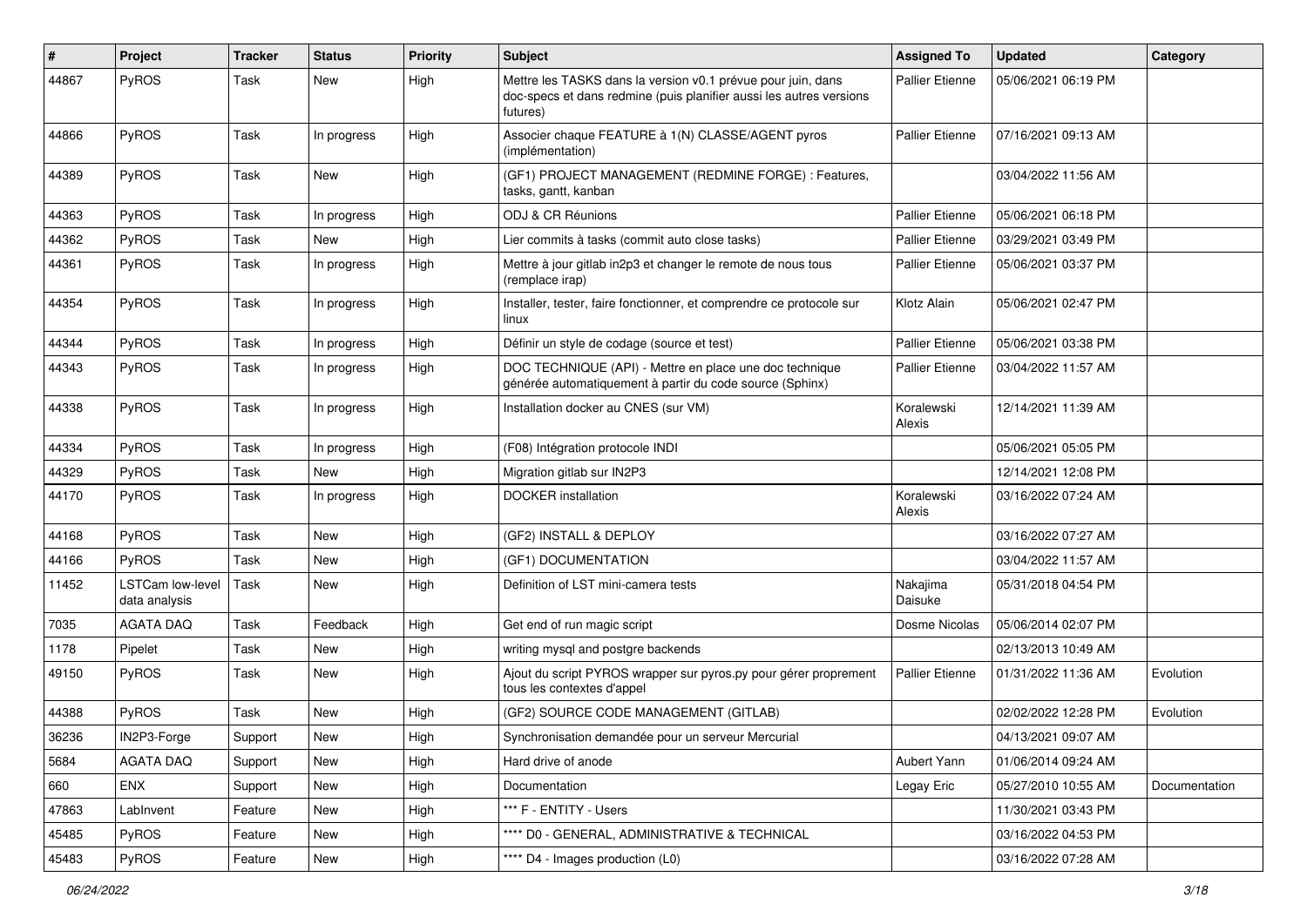| #     | Project                 | <b>Tracker</b> | <b>Status</b> | <b>Priority</b> | <b>Subject</b>                                                                                                                        | <b>Assigned To</b>               | <b>Updated</b>      | Category     |
|-------|-------------------------|----------------|---------------|-----------------|---------------------------------------------------------------------------------------------------------------------------------------|----------------------------------|---------------------|--------------|
| 45482 | <b>PyROS</b>            | Feature        | <b>New</b>    | High            | **** D3 - Sequences submission & plannig                                                                                              |                                  | 02/22/2022 03:01 PM |              |
| 45480 | PyROS                   | Feature        | <b>New</b>    | High            | **** D1 - System Security & Control                                                                                                   |                                  | 05/24/2022 02:55 PM |              |
| 44658 | <b>PyROS</b>            | Feature        | New           | High            | *** SF15 - SST - START&STOP - System Startup (launch),<br>monitoring, and Shutdown                                                    |                                  | 05/24/2022 02:55 PM |              |
| 44172 | <b>PyROS</b>            | Feature        | <b>New</b>    | High            | *** SF14 - OCF - Observatory Unit & Site Configuration                                                                                |                                  | 01/29/2022 01:24 AM |              |
| 44162 | <b>PyROS</b>            | Feature        | New           | High            | *** SF08 - EXE (SOX) - Observation Sequence (SO) eXecution                                                                            |                                  | 03/15/2022 04:46 PM |              |
| 44161 | PyROS                   | Feature        | <b>New</b>    | High            | *** SF04 - SPV - System Coordination & Supervision : Majordome<br>(Conducting) (head)                                                 |                                  | 03/15/2022 04:45 PM |              |
| 44151 | PyROS                   | Feature        | <b>New</b>    | High            | *** GF1 - PROJ - Project management, documentation, formation des<br>utilisateurs, interfaces, plan de justification de la définition |                                  | 01/31/2022 11:32 AM |              |
| 44148 | <b>PyROS</b>            | Feature        | New           | High            | *** GF2 - INST - Config, Install, udpate, deploy (IRAP, CNES,<br>TAROT)                                                               |                                  | 03/16/2022 07:27 AM |              |
| 37910 | Lavoisier               | Feature        | <b>New</b>    | High            | do not log AdaptorException when they are already sent to the user                                                                    |                                  | 07/25/2019 09:41 AM |              |
| 9790  | <b>CLASS</b>            | Feature        | New           | High            | neutron & y Spectrum calculation                                                                                                      |                                  | 04/29/2015 12:15 PM |              |
| 8099  | LC <sub>2</sub>         | Feature        | New           | High            | Add business rule forbidding empty CRT-DSP configuration (at least<br>1 manu per CRT DSP)                                             | Lafage Vincent                   | 10/27/2014 07:00 PM |              |
| 7460  | Lavoisier               | Feature        | <b>New</b>    | High            | support HTTP proxy                                                                                                                    |                                  | 02/17/2015 01:04 PM |              |
| 7385  | <b>CLASS</b>            | Feature        | New           | High            | <b>GUI devellopment</b>                                                                                                               | <b>LENIAU</b><br><b>Baptiste</b> | 04/29/2015 12:15 PM |              |
| 7380  | <b>CLASS</b>            | Feature        | New           | High            | ReactorFacility                                                                                                                       | LENIAU<br><b>Baptiste</b>        | 06/11/2014 11:06 AM |              |
| 5799  | AGATA DAQ               | Feature        | <b>New</b>    | High            | ELOG not available from GSI guest network                                                                                             | Aubert Yann                      | 01/15/2014 05:54 PM |              |
| 5736  | <b>AGATA DAQ</b>        | Feature        | New           | High            | Would like to have access to GSI printers                                                                                             | Aubert Yann                      | 01/06/2014 09:22 AM |              |
| 5725  | <b>Topology Manager</b> | Feature        | Assigned      | High            | propagation of OFF status to the GTS tree                                                                                             | Ralet Damian                     | 01/10/2014 05:25 PM |              |
| 1299  | APCScheduler            | Feature        | New           | High            | Utilisation de python, numpy, scipy,                                                                                                  | Colley<br>Jean-Marc              | 02/10/2011 11:07 AM |              |
| 1156  | LC <sub>2</sub>         | Feature        | Assigned      | High            | query Marc Status generation & validation options                                                                                     | Lafage Vincent                   | 12/07/2010 04:54 PM |              |
| 423   | TReqS                   | Feature        | New           | High            | Écrire une toolbox pour administration                                                                                                |                                  | 03/24/2015 04:40 PM |              |
| 388   | TReqS                   | Feature        | <b>New</b>    | High            | Possibilités d'interactions avec le serveur TReqS                                                                                     |                                  | 03/24/2015 04:06 PM |              |
| 9496  | Lavoisier               | Feature        | New           | High            | upgrade to more recent version of JSW                                                                                                 |                                  | 03/18/2015 06:34 PM | <b>Build</b> |
| 9086  | Lavoisier               | Feature        | New           | High            | enable refreshing all notifiable caches with one single click                                                                         |                                  | 02/09/2015 12:37 PM | Console      |
| 41294 | Lavoisier               | Feature        | New           | High            | add support for attribute @null in namespace<br>http://software.in2p3.fr/lavoisier/tables.xsd                                         | Reynaud<br>Sylvain               | 09/25/2020 03:38 PM | Engine       |
| 9606  | Lavoisier               | Feature        | New           | High            | add attribute @encoding to element <connector></connector>                                                                            |                                  | 03/31/2015 06:29 PM | Engine       |
| 7461  | Lavoisier               | Feature        | New           | High            | add XPath function url()                                                                                                              |                                  | 02/17/2015 01:04 PM | Engine       |
| 174   | Oval                    | Feature        | New           | High            | oval run -o                                                                                                                           | Chamont David                    | 10/02/2009 02:47 PM | Run command  |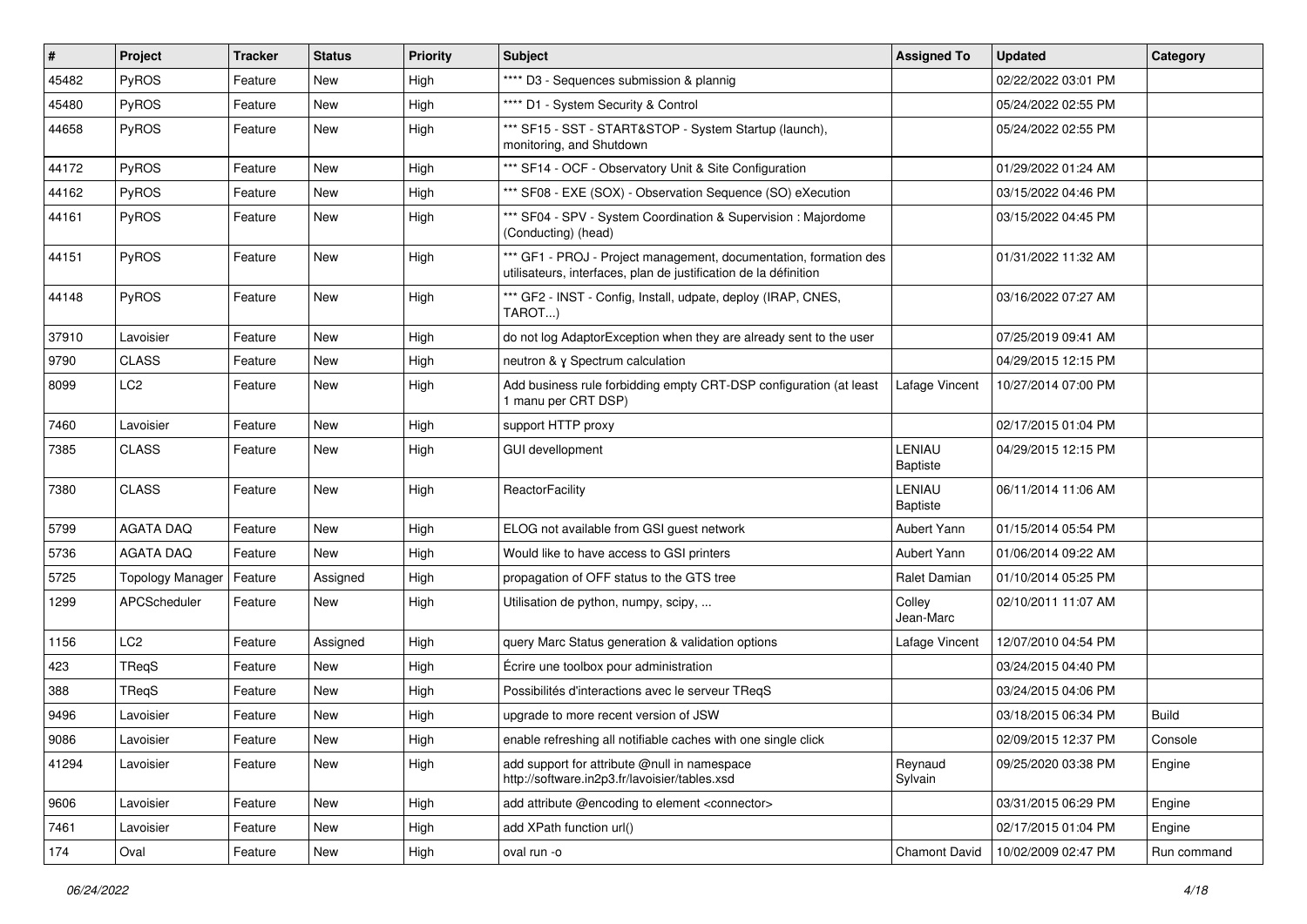| ∦     | Project                 | <b>Tracker</b> | <b>Status</b> | <b>Priority</b> | Subject                                                                                                                 | <b>Assigned To</b>        | <b>Updated</b>      | Category         |
|-------|-------------------------|----------------|---------------|-----------------|-------------------------------------------------------------------------------------------------------------------------|---------------------------|---------------------|------------------|
| 30    | Oval                    | Feature        | <b>New</b>    | High            | Use environments as targets to the step commands                                                                        | <b>Chamont David</b>      | 02/16/2009 07:12 PM | Run command      |
| 44518 | IN2P3-Forge             | <b>Bug</b>     | In progress   | High            | find-user dialog much slower since migration                                                                            | <b>ROUET</b><br>Jean-René | 05/05/2021 02:28 PM |                  |
| 10314 | <b>PEM</b>              | Bug            | <b>New</b>    | High            | Environment compliant with CLI                                                                                          |                           | 07/07/2015 09:57 AM |                  |
| 9883  | <b>CLASS</b>            | Bug            | <b>New</b>    | High            | Copy past from user manual                                                                                              |                           | 05/18/2015 10:26 PM |                  |
| 8995  | SphereLib               | Bug            | <b>New</b>    | High            | python2.7-config                                                                                                        |                           | 01/28/2015 04:21 PM |                  |
| 7587  | <b>Topology Manager</b> | Bug            | <b>New</b>    | High            | Replace an item                                                                                                         |                           | 06/30/2014 05:42 PM |                  |
| 3154  | C <sub>3F2</sub>        | <b>Bug</b>     | Assigned      | High            | Uniformisation of range and color                                                                                       | Lafage Vincent            | 03/25/2016 01:06 AM |                  |
| 714   | TReqS                   | <b>Bug</b>     | <b>New</b>    | High            | Annuler un staging en cours                                                                                             |                           | 03/24/2015 04:34 PM |                  |
| 432   | Smurf                   | Bug            | <b>New</b>    | High            | creation de fichiers vides                                                                                              |                           | 04/23/2021 11:44 AM |                  |
| 113   | <b>ENX</b>              | <b>Bug</b>     | Feedback      | High            | remove reference to T Result constants                                                                                  | Legay Eric                | 05/16/2011 01:26 PM | Driver Generator |
| 7736  | <b>Topology Manager</b> | Bug            | <b>New</b>    | High            | Generate electronic config files without GTS                                                                            | Legay Eric                | 09/22/2014 05:12 PM | GUI              |
| 4068  | Pipelet                 | <b>Bug</b>     | <b>New</b>    | High            | Tagging works randomly with kongueror                                                                                   |                           | 03/07/2013 10:39 AM | Web              |
| 45452 | <b>PyROS</b>            | Story          | <b>New</b>    | Normal          | *** REQ-0XX REQUIREMENTS FROM CNES (PR)                                                                                 |                           | 06/14/2021 01:17 PM |                  |
| 45195 | PyROS                   | Story          | <b>New</b>    | Normal          | REQ-122 Page information état agent                                                                                     |                           | 05/12/2021 12:18 PM |                  |
| 45194 | <b>PyROS</b>            | Story          | New           | Normal          | REQ-121 Limiter le nombre d'essais de connexion d'un utilisateur                                                        |                           | 05/12/2021 12:17 PM |                  |
| 45193 | <b>PyROS</b>            | Story          | <b>New</b>    | Normal          | REQ-120 Pages web dédiées pour gérer différents besoins                                                                 |                           | 05/12/2021 12:17 PM |                  |
| 45192 | <b>PyROS</b>            | Story          | <b>New</b>    | Normal          | REQ-119 Analyse images : le service de traitement d'images doit être<br>interopérable (à distance, par service externe) |                           | 05/12/2021 12:17 PM |                  |
| 45191 | <b>PyROS</b>            | Story          | <b>New</b>    | Normal          | REQ-118 Avoir un obturateur sur les caméras (Utile pour faire les<br>Dark)                                              |                           | 05/12/2021 12:16 PM |                  |
| 45190 | PyROS                   | Story          | <b>New</b>    | Normal          | REQ-117 Calibration : génération des images de calibration en<br>fonction du temps (DBF) (Dark dépend du temps pose)    |                           | 05/12/2021 12:16 PM |                  |
| 45189 | PyROS                   | Story          | <b>New</b>    | Normal          | REQ-116 Calibration astro: trouver une solution quand l'image est<br>distendue (distortion)                             |                           | 05/12/2021 12:16 PM |                  |
| 45188 | <b>PyROS</b>            | Story          | <b>New</b>    | Normal          | REQ-115 Calibration : traiter efficacement les fichiers de calibration<br>DBF (dark, bias, flat)                        |                           | 05/12/2021 12:15 PM |                  |
| 45187 | <b>PyROS</b>            | Story          | <b>New</b>    | Normal          | REQ-114 Planification des séquences : Equité                                                                            |                           | 05/12/2021 12:15 PM |                  |
| 45186 | <b>PyROS</b>            | Story          | <b>New</b>    | Normal          | REQ-113 Planification des séquences : Efficacité, efficience                                                            |                           | 05/12/2021 12:15 PM |                  |
| 45185 | <b>PyROS</b>            | Story          | New           | Normal          | REQ-112 Planification des séquences : Flexibilité                                                                       |                           | 05/12/2021 12:14 PM |                  |
| 45184 | PyROS                   | Story          | New           | Normal          | REQ-111 Mise en sécurité automatique en cas de cyclone                                                                  |                           | 03/16/2022 04:38 PM |                  |
| 45183 | <b>PyROS</b>            | Story          | New           | Normal          | REQ-110 Arrêt et redémarrage automatique en cas de coupure<br>électrique                                                |                           | 03/16/2022 04:38 PM |                  |
| 45182 | PyROS                   | Story          | New           | Normal          | REQ-109 Afficher infos utiles sur les requetes/séquences                                                                |                           | 05/12/2021 12:13 PM |                  |
| 45181 | PyROS                   | Story          | New           | Normal          | REQ-108 Pouvoir déposer dans différents systèmes de coordonnées                                                         |                           | 02/22/2022 04:38 PM |                  |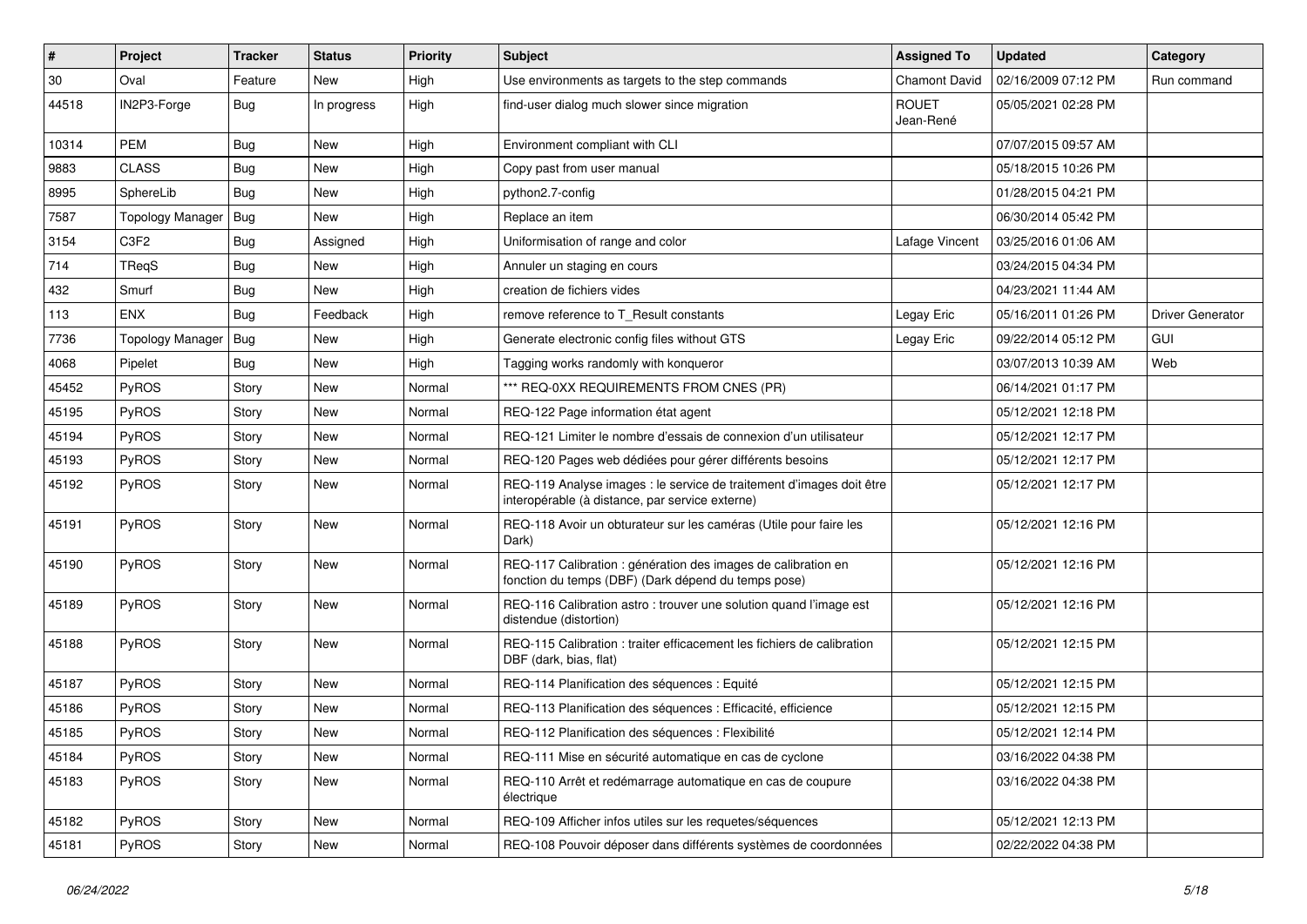| $\vert$ # | Project      | <b>Tracker</b> | <b>Status</b> | <b>Priority</b> | Subject                                                                                                          | <b>Assigned To</b> | <b>Updated</b>      | Category |
|-----------|--------------|----------------|---------------|-----------------|------------------------------------------------------------------------------------------------------------------|--------------------|---------------------|----------|
| 45180     | PyROS        | Story          | New           | Normal          | REQ-107 Suivi complet d'une requête, depuis son dépot, jusqu'à son<br>exécution, en passant par sa planification |                    | 05/12/2021 12:12 PM |          |
| 45179     | <b>PyROS</b> | Story          | New           | Normal          | REQ-106 Requete appartient à un SP (lié à un PI qui est lié à des<br>users)                                      |                    | 05/12/2021 12:12 PM |          |
| 45178     | PyROS        | Story          | <b>New</b>    | Normal          | REQ-105 Pouvoir enlever une séquence (scène) déposée pour en<br>déposer une autre                                |                    | 05/12/2021 12:11 PM |          |
| 45177     | PyROS        | Story          | <b>New</b>    | Normal          | REQ-104 Rôles utilisateurs (profils)                                                                             |                    | 05/12/2021 12:11 PM |          |
| 45176     | <b>PyROS</b> | Story          | <b>New</b>    | Normal          | REQ-103 Connexion unique pour accéder à tous les services, si<br>possible via annuaire LDAP                      |                    | 05/12/2021 12:10 PM |          |
| 45175     | PyROS        | Story          | <b>New</b>    | Normal          | REQ-102 Surveillance et sécurisation de la BD                                                                    |                    | 03/16/2022 04:38 PM |          |
| 45174     | <b>PyROS</b> | Story          | New           | Normal          | REQ-213 Sauvegarde temporaire des images brutes pour opérations<br>de maintenance                                |                    | 05/12/2021 12:01 PM |          |
| 45173     | <b>PyROS</b> | Story          | <b>New</b>    | Normal          | REQ-212 Espace privé pour extensions et déploiement sans git                                                     |                    | 05/12/2021 12:00 PM |          |
| 45172     | <b>PyROS</b> | Story          | <b>New</b>    | Normal          | REQ-211 Allsky scan                                                                                              |                    | 05/12/2021 11:58 AM |          |
| 45171     | <b>PyROS</b> | Story          | <b>New</b>    | Normal          | REQ-210 Affichage contenu BD                                                                                     |                    | 05/12/2021 11:58 AM |          |
| 45170     | PyROS        | Story          | New           | Normal          | REQ-209 Lecture des logs                                                                                         |                    | 05/12/2021 11:58 AM |          |
| 45169     | <b>PyROS</b> | Story          | <b>New</b>    | Normal          | REQ-208 Lecture et téléchargement des images                                                                     |                    | 05/12/2021 11:57 AM |          |
| 45168     | <b>PyROS</b> | Story          | <b>New</b>    | Normal          | REQ-207 Rapports de synthèse, outils de monitoring                                                               |                    | 05/12/2021 11:57 AM |          |
| 45167     | PyROS        | Story          | <b>New</b>    | Normal          | REQ-206 Espace mutualisé (comme CADOR)                                                                           |                    | 05/12/2021 11:57 AM |          |
| 45166     | PyROS        | Story          | New           | Normal          | REQ-205 Bandeau en haut de pages pour messages d'info ou<br>avertissement                                        |                    | 05/12/2021 11:56 AM |          |
| 45165     | <b>PyROS</b> | Story          | <b>New</b>    | Normal          | REQ-204 Architecture site, différents espaces selon les roles                                                    |                    | 05/12/2021 11:56 AM |          |
| 45164     | <b>PyROS</b> | Story          | <b>New</b>    | Normal          | REQ-203 GUI multilingue (choix de la langue)                                                                     |                    | 05/12/2021 11:55 AM |          |
| 45163     | <b>PyROS</b> | Story          | New           | Normal          | REQ-013 PYROS-10 ordonnancement temps réel                                                                       |                    | 07/01/2021 08:30 AM |          |
| 45162     | <b>PyROS</b> | Story          | <b>New</b>    | Normal          | REQ-014 PYROS-10 priorité et quotas utilisateurs                                                                 |                    | 07/01/2021 08:29 AM |          |
| 45161     | <b>PyROS</b> | Story          | <b>New</b>    | Normal          | REQ-011 PYROS-10 ordonnanceur sur chaque télescope                                                               |                    | 07/01/2021 08:29 AM |          |
| 45160     | <b>PyROS</b> | Story          | <b>New</b>    | Normal          | REQ-012 PYROS-10 limiter les temps morts entre requêtes                                                          |                    | 05/12/2021 10:47 AM |          |
| 45159     | <b>PyROS</b> | Story          | <b>New</b>    | Normal          | REQ-003 Interface avec les données CNRS de manière authentifiée                                                  |                    | 05/12/2021 10:46 AM |          |
| 45158     | PyROS        | Story          | New           | Normal          | REQ-006 Notification de changement d'état d'une requête                                                          |                    | 05/12/2021 10:45 AM |          |
| 45157     | <b>PyROS</b> | Story          | New           | Normal          | REQ-002 Déclenchement des jobs sur déclenchement au lieu de<br>scrutation                                        |                    | 05/12/2021 11:46 AM |          |
| 45156     | PyROS        | Story          | New           | Normal          | REQ-004 POC GTRS et websocket                                                                                    |                    | 05/12/2021 11:45 AM |          |
| 45155     | PyROS        | Story          | New           | Normal          | REQ-001 planification de tâches récurrentes                                                                      |                    | 05/12/2021 10:44 AM |          |
| 45154     | PyROS        | Story          | New           | Normal          | REQ-070 SSI 010 Spécifications techniques SSI                                                                    |                    | 03/16/2022 04:42 PM |          |
| 45153     | PyROS        | Story          | New           | Normal          | REQ-051 Sécurité des systèmes informatique (SSI)                                                                 |                    | 03/16/2022 04:44 PM |          |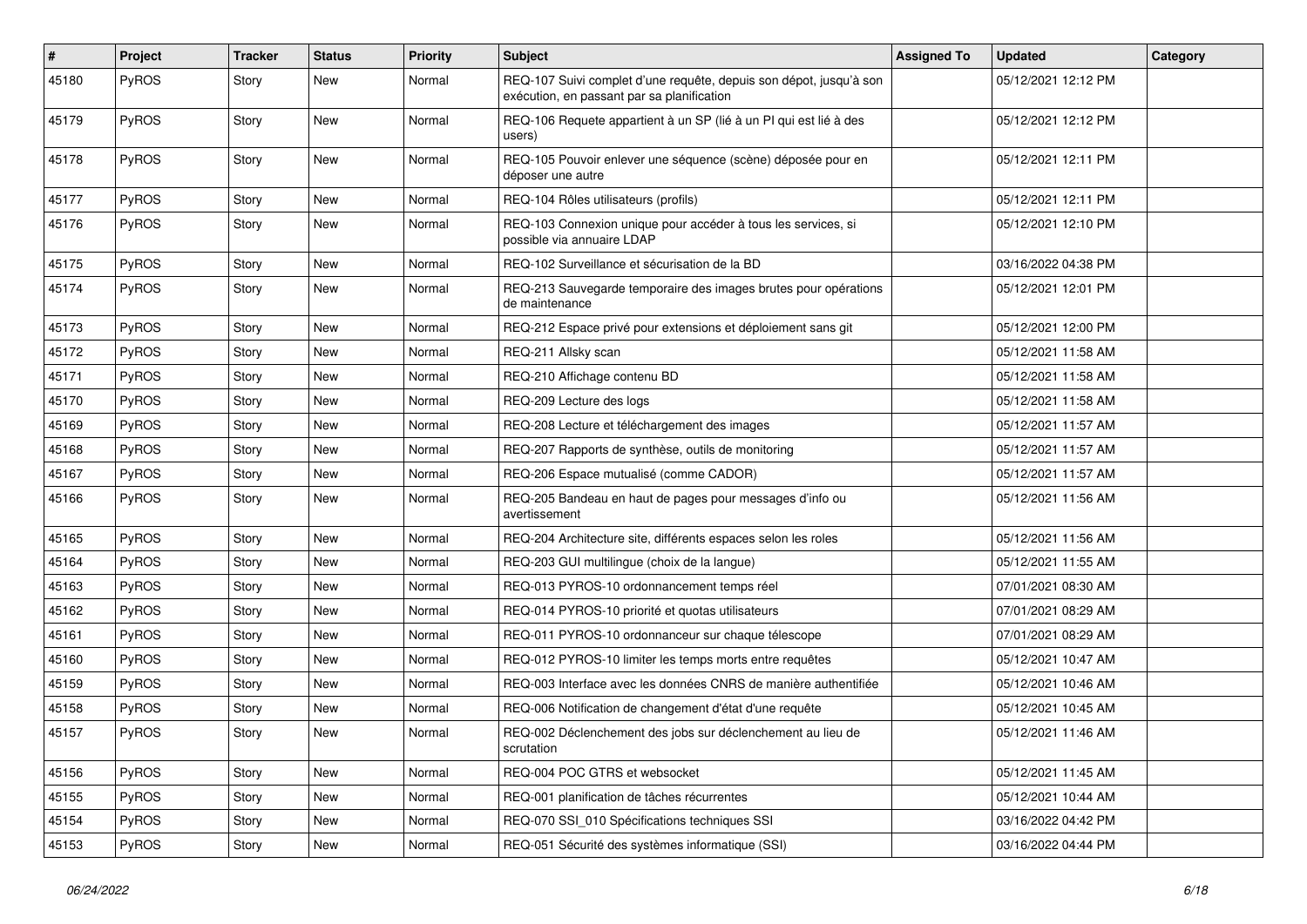| $\vert$ # | Project      | <b>Tracker</b> | <b>Status</b> | <b>Priority</b> | <b>Subject</b>                                                                          | <b>Assigned To</b> | <b>Updated</b>      | Category |
|-----------|--------------|----------------|---------------|-----------------|-----------------------------------------------------------------------------------------|--------------------|---------------------|----------|
| 45152     | PyROS        | Story          | New           | Normal          | REQ-068 ACCEPT_010 Plan de validation et d'essai                                        |                    | 05/12/2021 10:42 AM |          |
| 45151     | PyROS        | Story          | <b>New</b>    | Normal          | REQ-069 Plan de validation et d'essai                                                   |                    | 05/12/2021 10:42 AM |          |
| 45150     | PyROS        | Story          | New           | Normal          | REQ-066 QUALIF 030 Exigence                                                             |                    | 05/12/2021 10:41 AM |          |
| 45149     | PyROS        | Story          | <b>New</b>    | Normal          | REQ-067 Qualification des exigences                                                     |                    | 05/12/2021 10:41 AM |          |
| 45148     | PyROS        | Story          | <b>New</b>    | Normal          | REQ-063 Qualification opérationnelle                                                    |                    | 05/12/2021 10:40 AM |          |
| 45147     | PyROS        | Story          | New           | Normal          | REQ-059 Qualification technique                                                         |                    | 05/12/2021 10:40 AM |          |
| 45146     | PyROS        | Story          | <b>New</b>    | Normal          | REQ-064 Déploiement                                                                     |                    | 05/12/2021 10:39 AM |          |
| 45145     | PyROS        | Story          | New           | Normal          | REQ-062 QUALIF 020 Qualification opérationnelle                                         |                    | 05/12/2021 10:39 AM |          |
| 45144     | PyROS        | Story          | <b>New</b>    | Normal          | REQ-060 JUSTIF_010 Justification de la définition                                       |                    | 05/12/2021 10:38 AM |          |
| 45143     | PyROS        | Story          | <b>New</b>    | Normal          | REQ-061 Justification de la définition                                                  |                    | 05/12/2021 10:37 AM |          |
| 45142     | <b>PyROS</b> | Story          | <b>New</b>    | Normal          | REQ-058 QUALIF 010 Qualification technique                                              |                    | 05/12/2021 10:37 AM |          |
| 45141     | PyROS        | Story          | <b>New</b>    | Normal          | REQ-056 INTERFACE 010 Interfaçage avec PyROS                                            |                    | 05/12/2021 10:36 AM |          |
| 45140     | PyROS        | Story          | <b>New</b>    | Normal          | REQ-057 Interfaçage avec TAROT NC                                                       |                    | 05/12/2021 10:36 AM |          |
| 45139     | PyROS        | Story          | <b>New</b>    | Normal          | REQ-054 Documentation et Formation                                                      |                    | 05/12/2021 10:35 AM |          |
| 45138     | PyROS        | Story          | <b>New</b>    | Normal          | REQ-055 ERGO_040 Documentation                                                          |                    | 05/12/2021 10:35 AM |          |
| 45137     | PyROS        | Story          | New           | Normal          | REQ-053 ERGO 030 Formation                                                              |                    | 05/12/2021 10:35 AM |          |
| 45136     | PyROS        | Story          | New           | Normal          | REQ-052 ERGO 020 Operabilité                                                            |                    | 05/12/2021 10:34 AM |          |
| 45135     | PyROS        | Story          | New           | Normal          | REQ-050 SURETE_260 Système informatique (SSI)                                           |                    | 03/16/2022 04:42 PM |          |
| 45134     | PyROS        | Story          | New           | Normal          | REQ-043 SURETE_180 Sécurité des personnes : lumière                                     |                    | 05/12/2021 10:33 AM |          |
| 45133     | PyROS        | Story          | <b>New</b>    | Normal          | REQ-042 SURETE_170 Sécurité des personnes : système d'arrêt<br>automatique              |                    | 05/12/2021 10:33 AM |          |
| 45132     | PyROS        | Story          | <b>New</b>    | Normal          | REQ-031 SURETE_040 Automatisation du bâtiment                                           |                    | 05/12/2021 10:32 AM |          |
| 45131     | PyROS        | Story          | <b>New</b>    | Normal          | REQ-049 SURETE_250 Transfert des données                                                |                    | 03/16/2022 04:16 PM |          |
| 45130     | <b>PyROS</b> | Story          | New           | Normal          | REQ-047 SURETE_240 Sauvegarde des données brutes                                        |                    | 03/16/2022 04:42 PM |          |
| 45129     | PyROS        | Story          | New           | Normal          | REQ-046 SURETE_210 Arrêt du système en cas de condition<br>météorologiques défavorables |                    | 03/16/2022 04:42 PM |          |
| 45128     | PyROS        | Story          | New           | Normal          | REQ-045 SECURITE 200 Système d'alerte                                                   |                    | 03/16/2022 04:42 PM |          |
| 45127     | PyROS        | Story          | <b>New</b>    | Normal          | REQ-044 SURETE_190 Sécurité des personnes : système d'arrêt<br>d'urgence                |                    | 05/12/2021 10:30 AM |          |
| 45126     | PyROS        | Story          | New           | Normal          | REQ-048 sauvegarde des données brutes                                                   |                    | 03/16/2022 04:43 PM |          |
| 45125     | PyROS        | Story          | New           | Normal          | REQ-041 information sur les composants (ajout)                                          |                    | 05/12/2021 10:29 AM |          |
| 45124     | PyROS        | Story          | New           | Normal          | REQ-038 focalisation, alignement,                                                       |                    | 05/12/2021 10:29 AM |          |
| 45123     | PyROS        | Story          | New           | Normal          | REQ-036 logiciel pour la maintenance à distance                                         |                    | 05/12/2021 10:28 AM |          |
| 45122     | PyROS        | Story          | New           | Normal          | REQ-032 automatisation du bâtiment et du télescope                                      |                    | 05/12/2021 10:27 AM |          |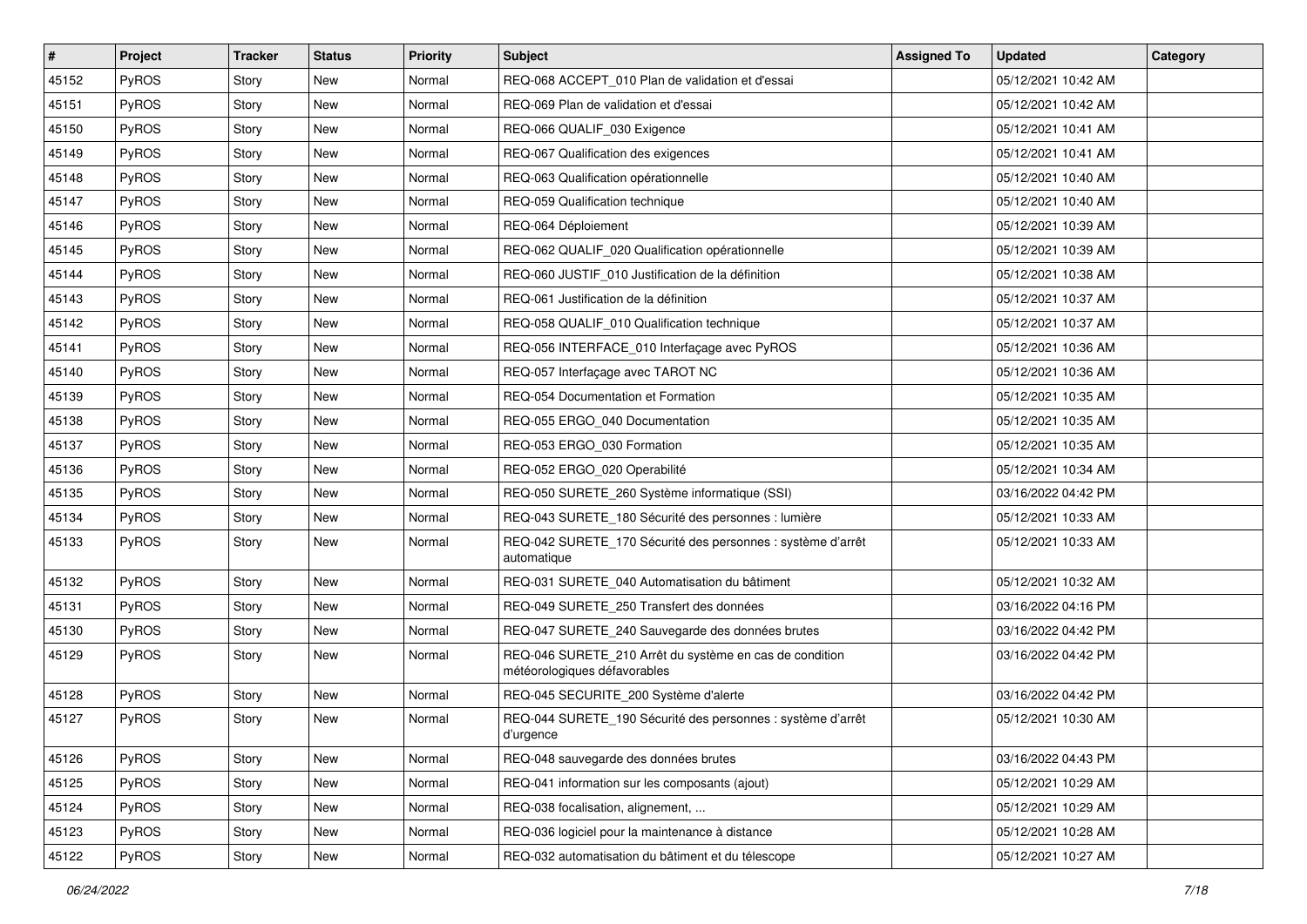| #     | Project       | <b>Tracker</b> | <b>Status</b> | <b>Priority</b> | Subject                                                                         | <b>Assigned To</b> | <b>Updated</b>                       | Category |
|-------|---------------|----------------|---------------|-----------------|---------------------------------------------------------------------------------|--------------------|--------------------------------------|----------|
| 45121 | PyROS         | Story          | New           | Normal          | REQ-009 requêtes de calibration                                                 |                    | 05/12/2021 10:54 AM                  |          |
| 45120 | PyROS         | Story          | New           | Normal          | REQ-017 Information sur les requêtes soumises par l'utilisateur                 |                    | 05/12/2021 10:55 AM                  |          |
| 45119 | PyROS         | Story          | New           | Normal          | REQ-008 requêtes SST flexibles                                                  |                    | 05/12/2021 10:54 AM                  |          |
| 45118 | PyROS         | Story          | <b>New</b>    | Normal          | REQ-016 informations sur les composants de l'observatoire                       |                    | 05/12/2021 10:55 AM                  |          |
| 45117 | PyROS         | Story          | New           | Normal          | REQ-019 Mise à disposition des images et mesures                                |                    | 05/12/2021 10:55 AM                  |          |
| 45116 | PyROS         | Story          | New           | Normal          | REQ-039 SURETE_160 Sauvegarde des pannes                                        |                    | 05/12/2021 10:56 AM                  |          |
| 45115 | PyROS         | Story          | <b>New</b>    | Normal          | REQ-035 SURETE 130 Maintenance à distance                                       |                    | 05/12/2021 10:56 AM                  |          |
| 45114 | <b>PyROS</b>  | Story          | New           | Normal          | REQ-021 FONC_020 Saut en déclinaison entre chaque image                         |                    | 05/12/2021 10:15 AM                  |          |
| 45113 | PyROS         | Story          | New           | Normal          | REQ-024 FONC 080 Directions et trajectoires accessibles                         |                    | 05/12/2021 10:11 AM                  |          |
| 45112 | PyROS         | Story          | New           | Normal          | REQ-023 FONC_030 Délai de reprogrammation                                       |                    | 05/12/2021 10:00 AM                  |          |
| 45103 | PyROS         | Story          | New           | Normal          | REQ-033 SURETE 050 Prise en compte de la météo                                  |                    | 03/16/2022 04:42 PM                  |          |
| 45102 | PyROS         | Story          | <b>New</b>    | Normal          | REQ-029 Métadonnées des images                                                  |                    | 05/11/2021 04:44 PM                  |          |
| 45101 | PyROS         | Story          | New           | Normal          | REQ-034 SURETE 080 Coupure électrique                                           |                    | 03/16/2022 04:42 PM                  |          |
| 45100 | PyROS         | Story          | New           | Normal          | REQ-026 Plage d'angles horaires et ligne d'horizon                              |                    | 05/11/2021 04:38 PM                  |          |
| 45099 | PyROS         | Story          | <b>New</b>    | Normal          | REQ-037 SURETE_140 Vérification du fonctionnement du télescope<br>: calibration |                    | 05/11/2021 04:35 PM                  |          |
| 45098 | PyROS         | Story          | <b>New</b>    | Normal          | REQ-030 SURETE_30 Répartition des nuits                                         |                    | 05/11/2021 04:27 PM                  |          |
| 45097 | PyROS         | Story          | New           | Normal          | REQ-028 FONC_180 Métadonnées pour les poursuites LEO<br>(optionnelle)           |                    | 05/11/2021 04:45 PM                  |          |
| 45096 | PyROS         | Story          | <b>New</b>    | Normal          | REQ-027 FONC_170 Métadonnées                                                    |                    | 05/11/2021 04:44 PM                  |          |
| 45095 | PyROS         | Story          | New           | Normal          | REQ-018 Cloisonnement des données                                               |                    | 05/11/2021 04:17 PM                  |          |
| 44817 | PyROS         | Story          | New           | Normal          | REQ-202 Deux types de connexion utilisateurs (LDAP ou sans)                     |                    | 05/11/2021 03:43 PM                  |          |
| 44816 | PyROS         | Story          | <b>New</b>    | Normal          | REQ-201 Définir une esthétique Tarot                                            |                    | 05/12/2021 11:53 AM                  |          |
| 44815 | PyROS         | Story          | New           | Normal          | REQ-015 Ajustement dynamique des quotas utilisateurs                            |                    | 05/11/2021 04:11 PM                  |          |
| 44814 | PyROS         | Story          | <b>New</b>    | Normal          | REQ-101 Logs                                                                    |                    | 03/16/2022 04:38 PM                  |          |
| 44813 | PyROS         | Story          | New           | Normal          | REQ-123 Architecture extensible et Extensions privatisables                     |                    | 05/12/2021 12:21 PM                  |          |
| 44812 | PyROS         | Story          | New           | Normal          | *** REQ-200 FOR TAROT NETWORK INTEGRATION                                       |                    | 06/14/2021 01:13 PM                  |          |
| 44811 | PyROS         | Story          | <b>New</b>    | Normal          | *** REQ-100 FROM CCTP TAROT-NC & MEETINGS                                       |                    | 03/16/2022 04:38 PM                  |          |
| 44732 | Atrium - IPNO | Story          | New           | Normal          | Fermeture du projet ?                                                           |                    | Poux Veronique   04/21/2021 07:56 AM |          |
| 44719 | PyROS         | Story          | New           | Normal          | REQ-010 Ordonnancement des requêtes                                             |                    | 07/01/2021 08:30 AM                  |          |
| 44718 | PyROS         | Story          | New           | Normal          | **** REQ-025 AJOUT TNC                                                          |                    | 06/14/2021 01:19 PM                  |          |
| 44717 | PyROS         | Story          | New           | Normal          | **** REQ-022 TAROT NC                                                           |                    | 06/14/2021 01:19 PM                  |          |
| 44716 | PyROS         | Story          | New           | Normal          | **** REQ-071 AJOUT OSMOSE                                                       |                    | 06/14/2021 01:19 PM                  |          |
| 44715 | PyROS         | Story          | New           | Normal          | **** REQ-065 AJOUT UPGRADE                                                      |                    | 06/14/2021 01:19 PM                  |          |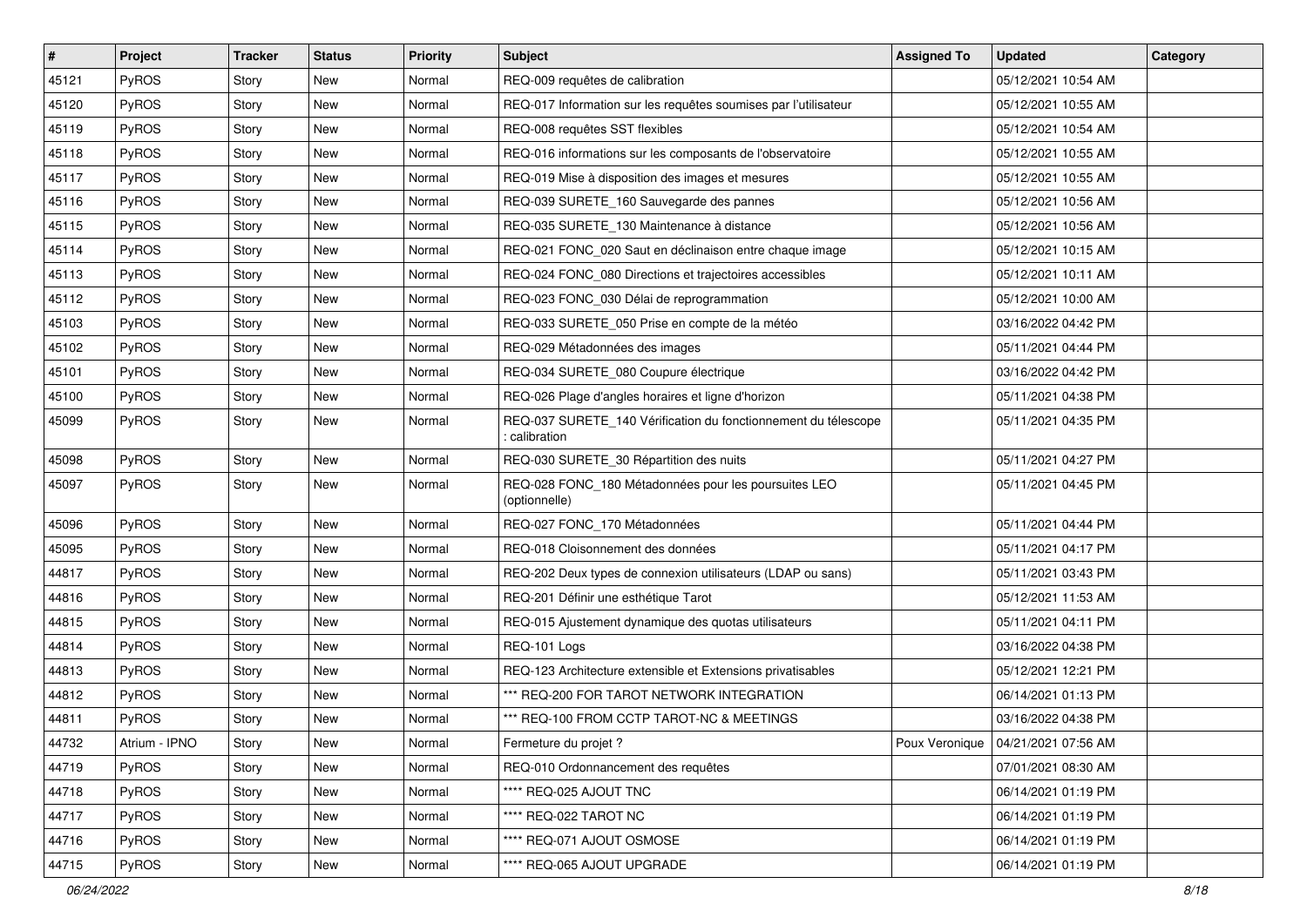| #     | Project      | <b>Tracker</b> | <b>Status</b> | <b>Priority</b> | Subject                                  | <b>Assigned To</b>   | <b>Updated</b>      | Category |
|-------|--------------|----------------|---------------|-----------------|------------------------------------------|----------------------|---------------------|----------|
| 44713 | PyROS        | Story          | New           | Normal          | **** REQ-020 CCTP                        |                      | 07/01/2021 08:30 AM |          |
| 49994 | PyROS        | Task           | In progress   | Normal          | SP export (list & 1)                     | Koralewski<br>Alexis | 03/29/2022 09:17 AM |          |
| 49945 | <b>GRAND</b> | Task           | New           | Normal          | WP 11: improvement dating of events      | voisin vincent       | 03/22/2022 02:31 PM |          |
| 49944 | <b>GRAND</b> | Task           | <b>New</b>    | Normal          | WP 10.3: data analysis                   |                      | 03/18/2022 04:45 PM |          |
| 49943 | <b>GRAND</b> | Task           | New           | Normal          | WP 10.2: data taking                     |                      | 03/18/2022 04:45 PM |          |
| 49942 | <b>GRAND</b> | Task           | New           | Normal          | WP 10.1: deployment                      |                      | 03/18/2022 04:45 PM |          |
| 49941 | <b>GRAND</b> | Task           | New           | Normal          | WP 10: GP 300 setup                      |                      | 03/18/2022 04:45 PM |          |
| 49940 | <b>GRAND</b> | Task           | <b>New</b>    | Normal          | WP 9.5: data analysis                    |                      | 03/18/2022 03:35 PM |          |
| 49939 | GRAND        | Task           | New           | Normal          | WP 9.4: data taking                      |                      | 06/23/2022 08:19 PM |          |
| 49938 | <b>GRAND</b> | Task           | New           | Normal          | WP 9.3: deployment commissioning         |                      | 03/18/2022 03:27 PM |          |
| 49937 | <b>GRAND</b> | Task           | <b>New</b>    | Normal          | WP 9.2: production detector adaptation   |                      | 03/18/2022 03:32 PM |          |
| 49936 | <b>GRAND</b> | Task           | New           | Normal          | WP 9.1: detector design adaptation       |                      | 03/21/2022 03:18 PM |          |
| 49935 | <b>GRAND</b> | Task           | New           | Normal          | WP 9: Nançay setup                       |                      | 03/18/2022 12:20 AM |          |
| 49934 | <b>GRAND</b> | Task           | <b>New</b>    | Normal          | WP 8.3: trigger evaluation               |                      | 03/21/2022 10:28 AM |          |
| 49933 | <b>GRAND</b> | Task           | New           | Normal          | WP 8.2: final reconstruction             |                      | 03/18/2022 04:39 PM |          |
| 49932 | <b>GRAND</b> | Task           | <b>New</b>    | Normal          | WP 8.1: SLT info definition              |                      | 03/18/2022 04:39 PM |          |
| 49931 | <b>GRAND</b> | Task           | New           | Normal          | WP 8: data reconstruction study          |                      | 03/21/2022 10:28 AM |          |
| 49930 | <b>GRAND</b> | Task           | <b>New</b>    | Normal          | WP 7: second level trigger (SLT)         |                      | 03/21/2022 10:28 AM |          |
| 49929 | <b>GRAND</b> | Task           | New           | Normal          | WP 6.4: frontend implementation          |                      | 04/14/2022 02:24 PM |          |
| 49928 | <b>GRAND</b> | Task           | New           | Normal          | WP 6.3: testbench                        |                      | 06/24/2022 12:58 PM |          |
| 49927 | <b>GRAND</b> | Task           | <b>New</b>    | Normal          | WP 6.2: analytical method                |                      | 06/24/2022 12:41 PM |          |
| 49926 | <b>GRAND</b> | Task           | New           | Normal          | WP 6.1: neuronal network method          |                      | 03/21/2022 01:40 PM |          |
| 49925 | <b>GRAND</b> | Task           | New           | Normal          | WP 6: first level trigger (FLT)          |                      | 03/21/2022 10:28 AM |          |
| 49924 | GRAND        | Task           | <b>New</b>    | Normal          | WP 5.2: noise event selection            |                      | 03/18/2022 05:13 PM |          |
| 49923 | <b>GRAND</b> | Task           | New           | Normal          | WP 5.5: EAS selection                    |                      | 03/18/2022 05:13 PM |          |
| 49922 | <b>GRAND</b> | Task           | New           | Normal          | WP 5.4: reconstruction                   |                      | 03/18/2022 05:13 PM |          |
| 49921 | <b>GRAND</b> | Task           | <b>New</b>    | Normal          | WP 5.3: calibration                      |                      | 03/18/2022 05:13 PM |          |
| 49919 | GRAND        | Task           | New           | Normal          | WP 5.1: data taking                      |                      | 03/18/2022 05:13 PM |          |
| 49918 | GRAND        | Task           | New           | Normal          | WP 5: GP 13/100 experimental DB analysis |                      | 03/18/2022 05:13 PM |          |
| 49917 | GRAND        | Task           | New           | Normal          | WP 4.2: validation                       |                      | 03/18/2022 03:08 PM |          |
| 49916 | GRAND        | Task           | New           | Normal          | WP 4.1: production, storing & management |                      | 03/18/2022 03:06 PM |          |
| 49915 | GRAND        | Task           | New           | Normal          | WP 4: Creating GRAND simulation          |                      | 03/18/2022 12:20 AM |          |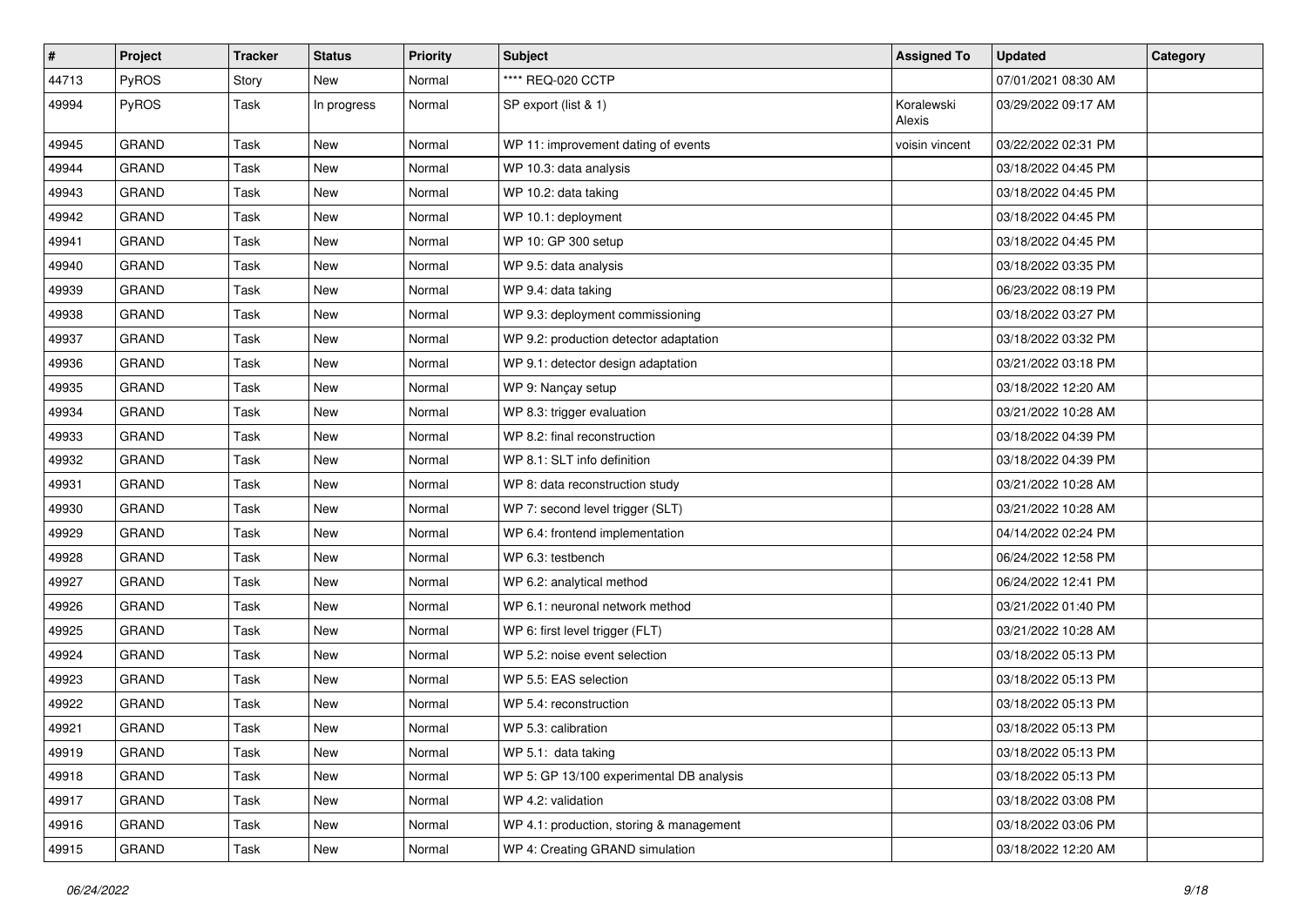| $\vert$ # | <b>Project</b> | <b>Tracker</b> | <b>Status</b> | <b>Priority</b> | <b>Subject</b>                                                                 | <b>Assigned To</b>   | <b>Updated</b>      | Category |
|-----------|----------------|----------------|---------------|-----------------|--------------------------------------------------------------------------------|----------------------|---------------------|----------|
| 49914     | <b>GRAND</b>   | Task           | <b>New</b>    | Normal          | WP 3.4: code distribution, software env.                                       |                      | 06/24/2022 01:41 PM |          |
| 49912     | GRAND          | Task           | New           | Normal          | WP 3.3: manage software infra : CI, quality, DB engine                         |                      | 03/18/2022 03:03 PM |          |
| 49911     | GRAND          | Task           | <b>New</b>    | Normal          | WP 3.2: calibration monotoring DB                                              |                      | 03/18/2022 05:13 PM |          |
| 49910     | GRAND          | Task           | <b>New</b>    | Normal          | WP 3.1: manage data event DB                                                   |                      | 06/24/2022 01:55 PM |          |
| 49909     | <b>GRAND</b>   | Task           | <b>New</b>    | Normal          | WP 3: software infra and database                                              |                      | 06/24/2022 01:48 PM |          |
| 49908     | GRAND          | Task           | <b>New</b>    | Normal          | WP 1.3 : LPNHE WP coordination                                                 | Martineau<br>Olivier | 03/20/2022 05:35 PM |          |
| 49906     | GRAND          | Task           | New           | Normal          | WP 1.1: finance                                                                |                      | 03/18/2022 05:13 PM |          |
| 49905     | <b>GRAND</b>   | Task           | <b>New</b>    | Normal          | WP 1: GRAND management                                                         |                      | 03/18/2022 05:13 PM |          |
| 49904     | <b>GRAND</b>   | Task           | <b>New</b>    | Normal          | WP 2.9: detector monotoring                                                    |                      | 03/18/2022 05:13 PM |          |
| 49903     | <b>GRAND</b>   | Task           | <b>New</b>    | Normal          | WP 2.8: detector calibration                                                   |                      | 03/18/2022 05:13 PM |          |
| 49902     | <b>GRAND</b>   | Task           | <b>New</b>    | Normal          | WP 2.7: code quality and documentation                                         | Colley<br>Jean-Marc  | 03/18/2022 05:13 PM |          |
| 49901     | <b>GRAND</b>   | Task           | <b>New</b>    | Normal          | WP 2.6: common tools                                                           |                      | 03/18/2022 05:13 PM |          |
| 49900     | GRAND          | Task           | <b>New</b>    | Normal          | WP 2.5: reconstruction method                                                  |                      | 03/18/2022 02:57 PM |          |
| 49899     | <b>GRAND</b>   | Task           | <b>New</b>    | Normal          | WP 2.4: antenna network simulation                                             |                      | 06/24/2022 02:48 PM |          |
| 49898     | <b>GRAND</b>   | Task           | <b>New</b>    | Normal          | WP 2.3: unit detector modeling and coding                                      |                      | 06/24/2022 02:11 PM |          |
| 49897     | <b>GRAND</b>   | Task           | <b>New</b>    | Normal          | WP 2.2: input output format fie                                                |                      | 03/18/2022 12:22 AM |          |
| 49896     | GRAND          | Task           | <b>New</b>    | Normal          | WP 2.1: software architecture and optimization                                 |                      | 03/18/2022 05:13 PM |          |
| 49895     | GRAND          | Task           | New           | Normal          | WP 2: GRANDLIB modelization and software                                       |                      | 06/24/2022 02:48 PM |          |
| 49890     | <b>PyROS</b>   | Task           | <b>New</b>    | Normal          | Global Start & Stop (safe)                                                     |                      | 03/16/2022 04:52 PM |          |
| 49889     | PyROS          | Task           | <b>New</b>    | Normal          | Backup                                                                         |                      | 03/16/2022 04:49 PM |          |
| 49888     | PyROS          | Task           | <b>New</b>    | Normal          | Firewall                                                                       |                      | 03/16/2022 04:48 PM |          |
| 49887     | PyROS          | Task           | <b>New</b>    | Normal          | Hardware                                                                       |                      | 03/16/2022 04:47 PM |          |
| 49886     | <b>PyROS</b>   | Task           | <b>New</b>    | Normal          | System watch (Nagios, )                                                        |                      | 03/16/2022 04:47 PM |          |
| 49885     | PyROS          | Task           | <b>New</b>    | Normal          | Network                                                                        |                      | 03/16/2022 04:46 PM |          |
| 49878     | <b>PyROS</b>   | Task           | New           | Normal          | SF02-SCP integration - Lancement auto de l'agent de gestion du SP<br>lifecycle |                      | 03/16/2022 10:37 AM |          |
| 49876     | PyROS          | Task           | <b>New</b>    | Normal          | Guitastro integration                                                          |                      | 03/16/2022 07:28 AM |          |
| 49875     | PyROS          | Task           | <b>New</b>    | Normal          | (classic) Installation Guitastro & dependencies                                |                      | 03/16/2022 07:27 AM |          |
| 49874     | PyROS          | Task           | <b>New</b>    | Normal          | (docker) Installation Guitastro & dependencies                                 |                      | 03/16/2022 07:26 AM |          |
| 49872     | PyROS          | Task           | <b>New</b>    | Normal          | Restauration de la config par défaut                                           |                      | 03/15/2022 11:10 PM |          |
| 49871     | PyROS          | Task           | <b>New</b>    | Normal          | Config par défaut (à définir)                                                  |                      | 03/15/2022 11:11 PM |          |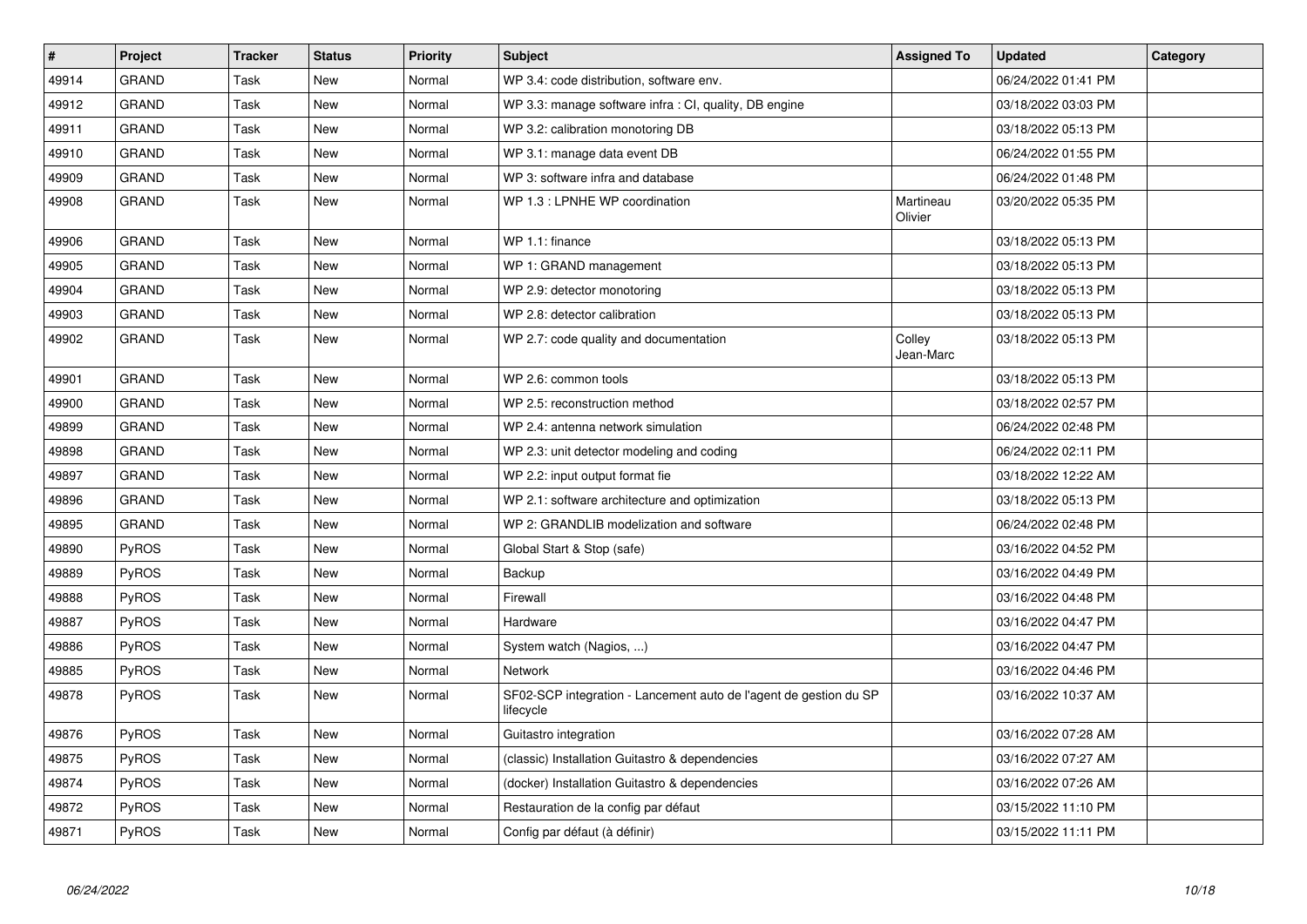| #     | Project      | <b>Tracker</b> | <b>Status</b> | <b>Priority</b> | <b>Subject</b>                                                                           | <b>Assigned To</b>   | <b>Updated</b>      | Category |
|-------|--------------|----------------|---------------|-----------------|------------------------------------------------------------------------------------------|----------------------|---------------------|----------|
| 49870 | <b>PyROS</b> | Task           | New           | Normal          | Config générale : logo, pagination, couleurs, options générales,<br>options par feature, |                      | 03/15/2022 11:11 PM |          |
| 49546 | <b>PyROS</b> | Task           | In progress   | Normal          | Documentation (pyros_api)                                                                | Koralewski<br>Alexis | 02/24/2022 02:33 PM |          |
| 49545 | <b>PyROS</b> | Task           | In progress   | Normal          | Script development (pyros_api)                                                           | Koralewski<br>Alexis | 02/24/2022 02:33 PM |          |
| 49543 | PyROS        | Task           | New           | Normal          | Users View (list & 1)                                                                    |                      | 02/23/2022 06:06 PM |          |
| 49541 | <b>PyROS</b> | Task           | New           | Normal          | API REST (scripting du website via script pyros_api.py)                                  | Koralewski<br>Alexis | 03/15/2022 11:26 PM |          |
| 49478 | PyROS        | Task           | New           | Normal          | Test                                                                                     | Koralewski<br>Alexis | 02/22/2022 12:25 PM |          |
| 49272 | <b>PyROS</b> | Task           | In progress   | Normal          | Tooltips                                                                                 | Koralewski<br>Alexis | 02/17/2022 01:59 PM |          |
| 49262 | <b>PyROS</b> | Task           | In progress   | Normal          | Sequence Validation                                                                      |                      | 02/03/2022 02:50 PM |          |
| 49258 | <b>PyROS</b> | Task           | In progress   | Normal          | from IMPORT (upload) Seq (from yaml file)                                                | Koralewski<br>Alexis | 02/23/2022 12:02 PM |          |
| 49253 | <b>PyROS</b> | Task           | <b>New</b>    | Normal          | READ 1 & list                                                                            |                      | 02/21/2022 03:21 PM |          |
| 49252 | PyROS        | Task           | <b>New</b>    | Normal          | <b>WEB FORM</b>                                                                          |                      | 02/17/2022 01:59 PM |          |
| 49251 | <b>PyROS</b> | Task           | <b>New</b>    | Normal          | Test                                                                                     | Koralewski<br>Alexis | 02/22/2022 02:59 PM |          |
| 49250 | PyROS        | Task           | New           | Normal          | <b>CREATE/UPDATE Sequence</b>                                                            |                      | 02/23/2022 12:02 PM |          |
| 49249 | <b>PyROS</b> | Task           | In progress   | Normal          | General Menu for this feature                                                            |                      | 02/03/2022 09:39 AM |          |
| 49247 | <b>PyROS</b> | Task           | New           | Normal          | State diagram (doc)                                                                      |                      | 02/03/2022 09:34 AM |          |
| 49246 | <b>PyROS</b> | Task           | New           | Normal          | Sequence Lifecycle (status)                                                              |                      | 02/03/2022 09:34 AM |          |
| 49228 | <b>PyROS</b> | Task           | In progress   | Normal          | Correction de l'orientation de l'image (est à gauche, nord en haut)                      | Klotz Alain          | 02/02/2022 02:56 PM |          |
| 49227 | PyROS        | Task           | <b>New</b>    | Normal          | Corrections cosmétiques (de pixels)                                                      | Klotz Alain          | 02/02/2022 02:19 PM |          |
| 49226 | PyROS        | Task           | In progress   | Normal          | Correction de l'image par le flat                                                        | Klotz Alain          | 02/02/2022 02:56 PM |          |
| 49225 | <b>PyROS</b> | Task           | In progress   | Normal          | Correction de l'image par le dark (+ bias)                                               | Klotz Alain          | 02/02/2022 02:56 PM |          |
| 49224 | PyROS        | Task           | New           | Normal          | Choisir le bias, le flat, et le dark (en fn des metadata)                                | Klotz Alain          | 02/02/2022 02:19 PM |          |
| 49223 | PyROS        | Task           | In progress   | Normal          | Groupes                                                                                  | Klotz Alain          | 02/02/2022 02:38 PM |          |
| 49222 | PyROS        | Task           | In progress   | Normal          | Traitement d'un groupe d'images : début et fin de groupe                                 | Klotz Alain          | 02/02/2022 02:38 PM |          |
| 49221 | <b>PyROS</b> | Task           | In progress   | Normal          | Recup metadata de l'image (dans la BD)                                                   | Klotz Alain          | 02/02/2022 02:38 PM |          |
| 49220 | PyROS        | Task           | In progress   | Normal          | Récup en-tête                                                                            | Klotz Alain          | 02/02/2022 02:38 PM |          |
| 49219 | PyROS        | Task           | In progress   | Normal          | Nouvelle image                                                                           | Klotz Alain          | 02/02/2022 02:38 PM |          |
| 49218 | PyROS        | Task           | In progress   | Normal          | Détection des nouvelles images produites (système asynchrone sur<br>l'acquisition)       | Klotz Alain          | 02/02/2022 02:38 PM |          |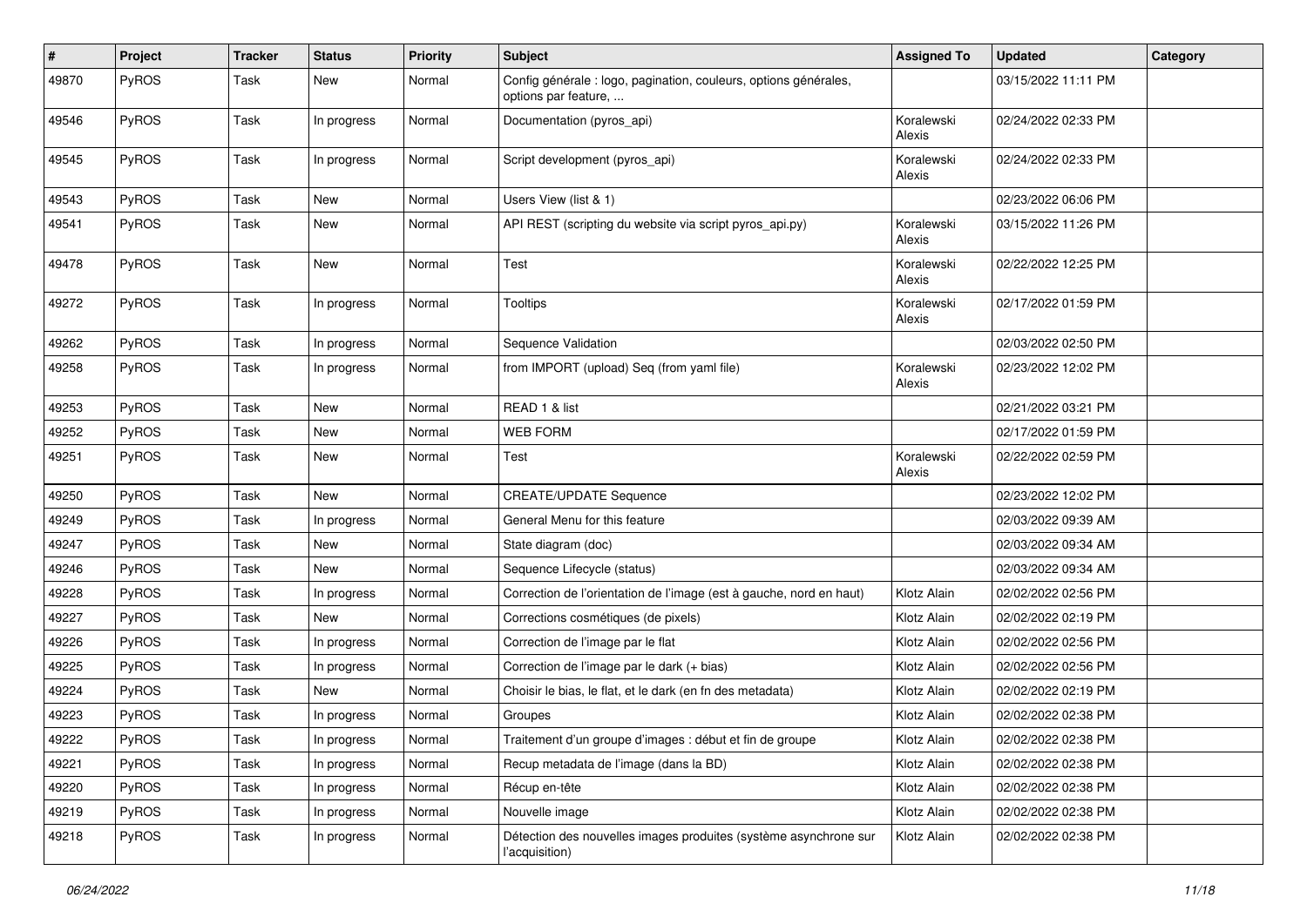| #     | Project      | <b>Tracker</b> | <b>Status</b> | <b>Priority</b> | Subject                                                                                                                               | <b>Assigned To</b> | <b>Updated</b>      | Category |
|-------|--------------|----------------|---------------|-----------------|---------------------------------------------------------------------------------------------------------------------------------------|--------------------|---------------------|----------|
| 49217 | <b>PyROS</b> | Task           | <b>New</b>    | Normal          | 5 - (L2) Critères de qualité d'image (+ json QUAL)                                                                                    | Klotz Alain        | 02/02/2022 02:37 PM |          |
| 49216 | PyROS        | Task           | <b>New</b>    | Normal          | 4 - (L1c) - Combinaison d'images                                                                                                      | Klotz Alain        | 02/02/2022 02:36 PM |          |
| 49215 | PyROS        | Task           | In progress   | Normal          | 3 - (L1b) - Reconnaissance du champ (lien entre pixels et coord<br>célestes) (+ json CATA)                                            | Klotz Alain        | 02/02/2022 02:36 PM |          |
| 49214 | PyROS        | Task           | In progress   | Normal          | 2 - (L1a) - Pré-traitement de chaque image (dans l'ordre) (fits RAW<br>=> fits CAL)                                                   | Klotz Alain        | 02/02/2022 02:42 PM |          |
| 49213 | PyROS        | Task           | In progress   | Normal          | 1 - (L0) - Récupération et organisation des images L0 (RAW fits)                                                                      | Klotz Alain        | 02/02/2022 02:42 PM |          |
| 49210 | PyROS        | Task           | <b>New</b>    | Normal          | <b>CONFIGURATION GENERALE</b>                                                                                                         |                    | 03/15/2022 11:11 PM |          |
| 49162 | PyROS        | Task           | New           | Normal          | Check sequence validity                                                                                                               | Klotz Alain        | 02/03/2022 10:23 AM |          |
| 49157 | PyROS        | Task           | <b>New</b>    | Normal          | Super Super Agent qui surveille l'ensemble des super agents sur<br>chaque noeud (?)                                                   |                    | 01/31/2022 12:12 PM |          |
| 49156 | PyROS        | Task           | New           | Normal          | Super Agent qui démarre et stoppe les autres agents, et surveille leur<br>bonne santé (les relance si besoin) => sur chaque noeud (?) |                    | 01/31/2022 12:12 PM |          |
| 49155 | PyROS        | Task           | <b>New</b>    | Normal          | Architecture décentralisée en plusieurs noeuds (communication via<br>BD)                                                              |                    | 01/31/2022 12:09 PM |          |
| 49152 | PyROS        | Task           | <b>New</b>    | Normal          | RUN/EXEC - Start & Stop software (et Agents)                                                                                          |                    | 05/24/2022 02:55 PM |          |
| 49151 | <b>PyROS</b> | Task           | New           | Normal          | Script central (pyros.py)                                                                                                             |                    | 01/31/2022 11:36 AM |          |
| 49137 | PyROS        | Task           | <b>New</b>    | Normal          | Integration Guitastro lib                                                                                                             | Klotz Alain        | 02/02/2022 03:27 PM |          |
| 49136 | PyROS        | Task           | New           | Normal          | GF04-SECU - Logging integration                                                                                                       |                    | 01/29/2022 12:54 AM |          |
| 49135 | PyROS        | Task           | New           | Normal          | SF15-SST integration                                                                                                                  |                    | 01/29/2022 12:48 AM |          |
| 49134 | PyROS        | Task           | <b>New</b>    | Normal          | SF14-OBC integration                                                                                                                  |                    | 01/29/2022 12:52 AM |          |
| 49133 | <b>PyROS</b> | Task           | <b>New</b>    | Normal          | SF13-IAF integration                                                                                                                  |                    | 01/29/2022 12:47 AM |          |
| 49132 | PyROS        | Task           | New           | Normal          | SF12-IAN integration                                                                                                                  |                    | 01/29/2022 12:48 AM |          |
| 49131 | PyROS        | Task           | New           | Normal          | SF11-IPC integration                                                                                                                  |                    | 01/29/2022 12:46 AM |          |
| 49130 | PyROS        | Task           | <b>New</b>    | Normal          | SF10-CAL integration                                                                                                                  |                    | 01/29/2022 12:46 AM |          |
| 49129 | PyROS        | Task           | <b>New</b>    | Normal          | SF09-CMC integration                                                                                                                  |                    | 01/29/2022 12:46 AM |          |
| 49128 | <b>PyROS</b> | Task           | New           | Normal          | SF08-EXE integration                                                                                                                  |                    | 01/29/2022 12:45 AM |          |
| 49127 | PyROS        | Task           | New           | Normal          | SF07-PLN integration                                                                                                                  |                    | 01/29/2022 12:45 AM |          |
| 49126 | PyROS        | Task           | New           | Normal          | SF06-ALR integration                                                                                                                  |                    | 01/29/2022 12:45 AM |          |
| 49125 | PyROS        | Task           | New           | Normal          | SF05-SEQ integration                                                                                                                  |                    | 03/15/2022 11:03 PM |          |
| 49124 | PyROS        | Task           | New           | Normal          | SF04-SPV integration                                                                                                                  |                    | 01/29/2022 12:44 AM |          |
| 49123 | PyROS        | Task           | New           | Normal          | SF03-ENV integration                                                                                                                  |                    | 01/29/2022 12:50 AM |          |
| 49122 | PyROS        | Task           | New           | Normal          | SF02-SCP integration                                                                                                                  |                    | 01/29/2022 12:50 AM |          |
| 49121 | PyROS        | Task           | New           | Normal          | SF01-USR integration                                                                                                                  |                    | 01/29/2022 12:50 AM |          |
| 49120 | PyROS        | Task           | New           | Normal          | General Design (structure, design, responsive, CSS)                                                                                   |                    | 01/29/2022 12:50 AM |          |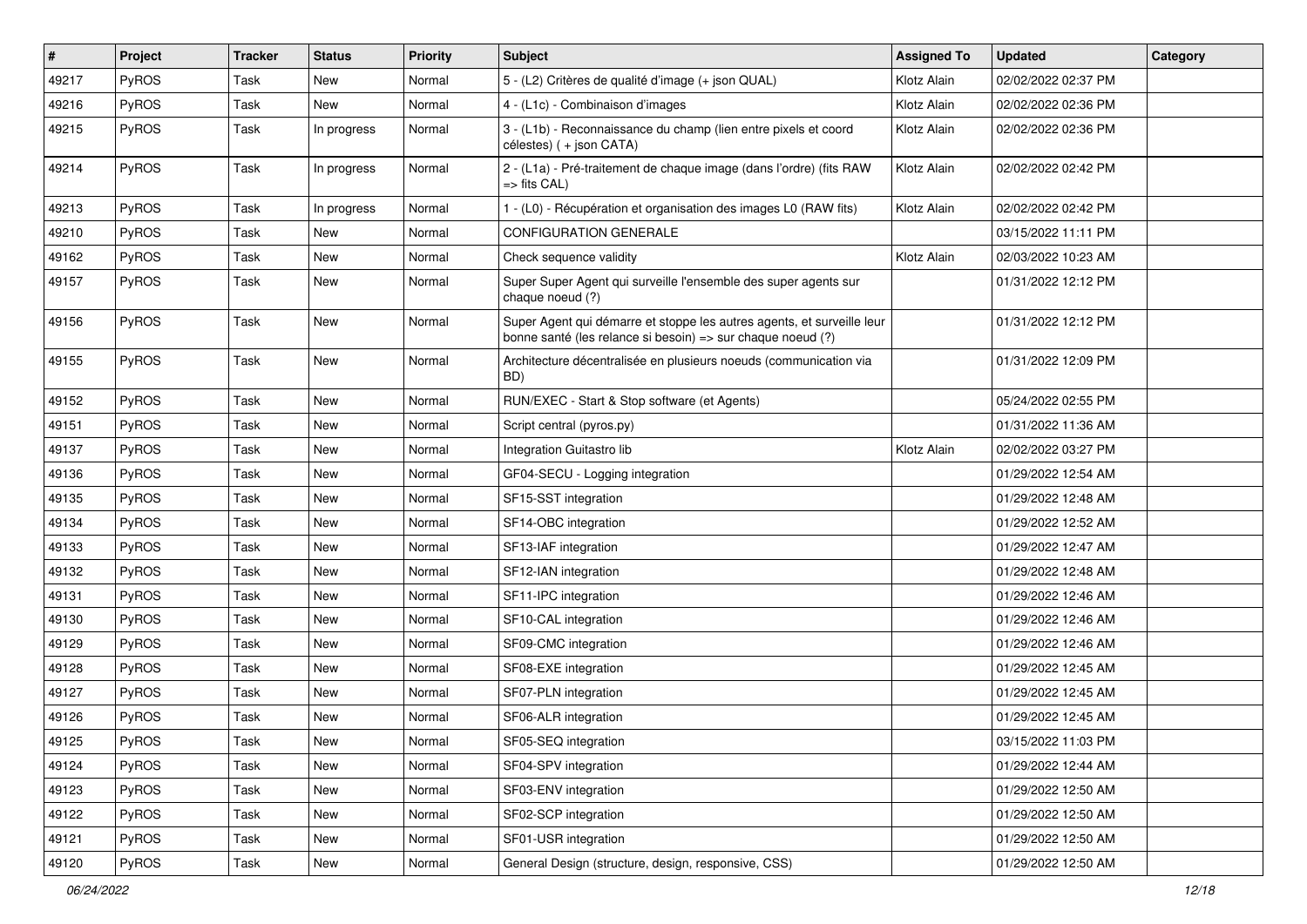| $\vert$ # | Project      | <b>Tracker</b> | <b>Status</b> | <b>Priority</b> | <b>Subject</b>                                                                                   | <b>Assigned To</b>   | <b>Updated</b>      | Category |
|-----------|--------------|----------------|---------------|-----------------|--------------------------------------------------------------------------------------------------|----------------------|---------------------|----------|
| 48307     | <b>PyROS</b> | Task           | <b>New</b>    | Normal          | Send, Receive, and Process Commands (Agent <= > Agent)                                           |                      | 12/14/2021 02:57 PM |          |
| 48290     | PyROS        | Task           | <b>New</b>    | Normal          | Auto mode                                                                                        |                      | 12/14/2021 12:35 PM |          |
| 48289     | <b>PyROS</b> | Task           | New           | Normal          | Entity (AgentDevice class)                                                                       |                      | 12/14/2021 12:32 PM |          |
| 48288     | <b>PyROS</b> | Task           | <b>New</b>    | Normal          | Entity (DeviceController class)                                                                  |                      | 12/14/2021 12:31 PM |          |
| 48287     | <b>PyROS</b> | Task           | <b>New</b>    | Normal          | cRuD (only Read & Delete) - View (& Kill) currently running Agents                               |                      | 12/14/2021 12:26 PM |          |
| 48286     | <b>PyROS</b> | Task           | <b>New</b>    | Normal          | Lancement auto et gestion des éventuels AgentDevices associés                                    |                      | 12/14/2021 12:22 PM |          |
| 48285     | PyROS        | Task           | <b>New</b>    | Normal          | Lancement auto et gestion du DeviceController associé                                            |                      | 12/14/2021 12:22 PM |          |
| 48284     | PyROS        | Task           | <b>New</b>    | Normal          | Lancement auto et gestion des Components associés (qui sont aussi<br>des DeviceController)       |                      | 12/14/2021 12:20 PM |          |
| 48280     | PyROS        | Task           | New           | Normal          | Agent dérivé de l'Agent général (ex: AgentA, AgentB, AgentC, ou<br>AgentM pour le envmonitoring) |                      | 12/14/2021 03:00 PM |          |
| 48279     | <b>PyROS</b> | Task           | <b>New</b>    | Normal          | General LOGGING (fichiers texte, écran en mode debug)                                            |                      | 03/16/2022 04:45 PM |          |
| 48276     | <b>PyROS</b> | Task           | <b>New</b>    | Normal          | Scripts d'installation docker                                                                    |                      | 12/14/2021 11:44 AM |          |
| 48275     | <b>PyROS</b> | Task           | New           | Normal          | version PROD TNC Nouvelle Calédonie - instance docker de<br>production sur site final            |                      | 12/14/2021 11:42 AM |          |
| 48274     | <b>PyROS</b> | Task           | New           | Normal          | version TEST TNC France - instance docker de test en France                                      |                      | 12/14/2021 11:42 AM |          |
| 48273     | <b>PyROS</b> | Task           | New           | Normal          | version DEV guitalens - instance docker sur serveur guitalens                                    |                      | 12/14/2021 11:46 AM |          |
| 48270     | <b>PyROS</b> | Task           | New           | Normal          | SCRIPT INSTALL/UPDATE (PYROS/pyros.py) (uniquement pour la<br>partie install & update)           |                      | 02/23/2022 05:57 PM |          |
| 48259     | PyROS        | Task           | In progress   | Normal          | EXPORT (Download) as a text file (YAML)                                                          | Koralewski<br>Alexis | 02/23/2022 10:45 AM |          |
| 48250     | PyROS        | Task           | In progress   | Normal          | <b>DELETE</b>                                                                                    | Koralewski<br>Alexis | 02/21/2022 03:38 PM |          |
| 48223     | LabInvent    | Task           | <b>New</b>    | Normal          | instance perso (docker)                                                                          |                      | 12/13/2021 11:08 AM |          |
| 48222     | LabInvent    | Task           | <b>New</b>    | Normal          | (NEW func) Gérer Suivi d'un User                                                                 |                      | 12/13/2021 10:39 AM |          |
| 48005     | LabInvent    | Task           | <b>New</b>    | Normal          | <b>Bugfix toutes les Deprecated Errors</b>                                                       |                      | 12/06/2021 02:37 PM |          |
| 47966     | LabInvent    | Task           | New           | Normal          | Ajouter test Commande (avec devis joint)                                                         |                      | 11/30/2021 04:17 PM |          |
| 47959     | LabInvent    | Task           | New           | Normal          | *** F - ENTITY - Fournisseurs                                                                    |                      | 11/30/2021 12:57 PM |          |
| 47958     | LabInvent    | Task           | <b>New</b>    | Normal          | delete (generic)                                                                                 |                      | 11/30/2021 12:47 PM |          |
| 47954     | LabInvent    | Task           | New           | Normal          | 1 - CREATED                                                                                      |                      | 11/30/2021 01:27 PM |          |
| 47953     | LabInvent    | Task           | New           | Normal          | 2a - TOBEORDERED (optionnel)                                                                     |                      | 11/30/2021 01:27 PM |          |
| 47950     | LabInvent    | Task           | New           | Normal          | DB complète à mettre à jour                                                                      |                      | 11/30/2021 12:26 PM |          |
| 47946     | LabInvent    | Task           | New           | Normal          | classic only                                                                                     |                      | 12/03/2021 09:50 AM |          |
| 47945     | LabInvent    | Task           | New           | Normal          | ALL                                                                                              |                      | 11/30/2021 12:23 PM |          |
| 47935     | LabInvent    | Task           | New           | Normal          | 2b - VALIDATED                                                                                   |                      | 11/30/2021 01:27 PM |          |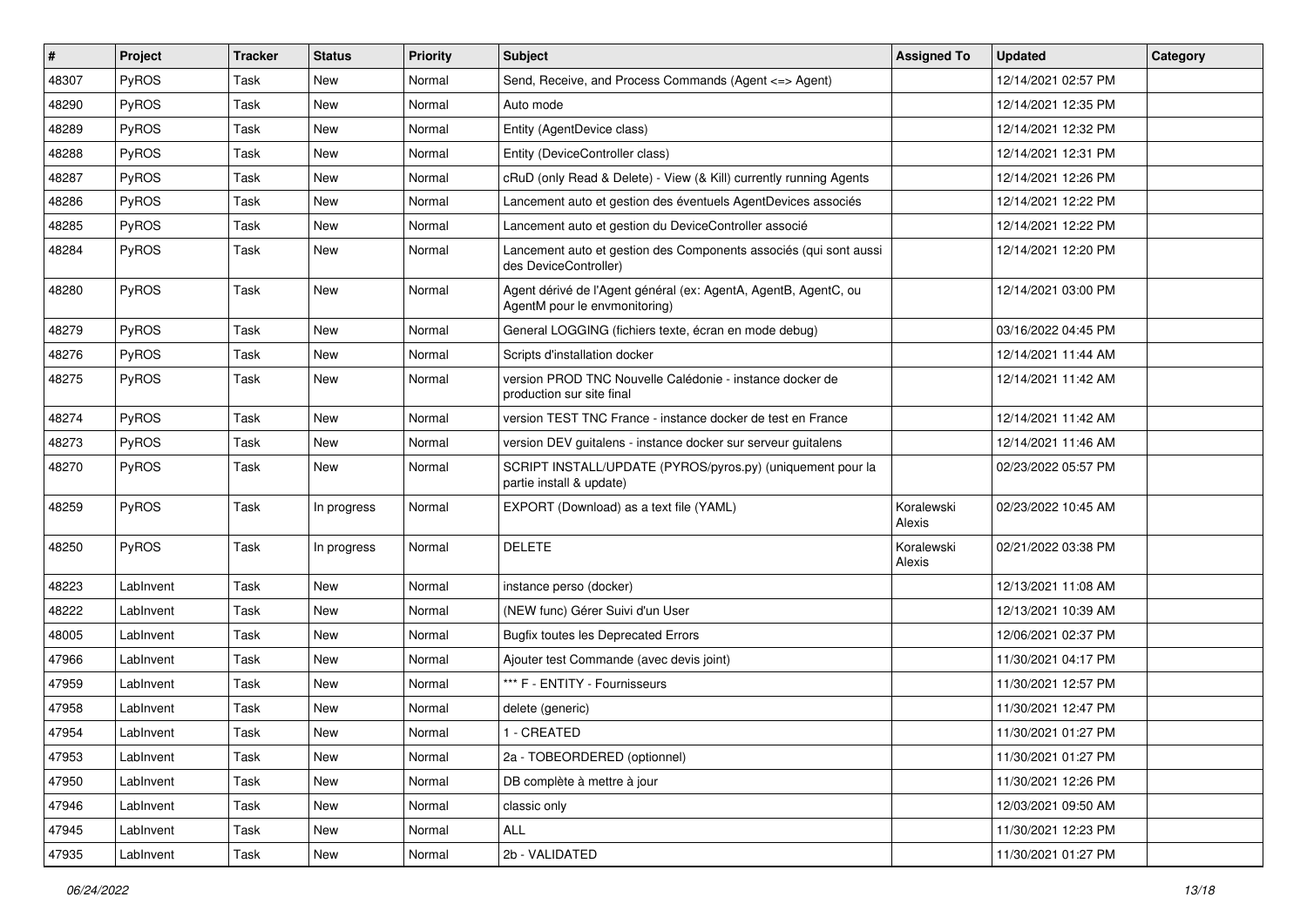| $\vert$ # | Project      | <b>Tracker</b> | <b>Status</b> | <b>Priority</b> | <b>Subject</b>                                                                            | <b>Assigned To</b> | <b>Updated</b>      | Category |
|-----------|--------------|----------------|---------------|-----------------|-------------------------------------------------------------------------------------------|--------------------|---------------------|----------|
| 47930     | LabInvent    | Task           | <b>New</b>    | Normal          | *** F - ENTITY - QrCode                                                                   |                    | 11/30/2021 01:26 PM |          |
| 47925     | LabInvent    | Task           | <b>New</b>    | Normal          | (après cakephp v4) Passer à Php 8                                                         |                    | 11/30/2021 11:48 AM |          |
| 47924     | LabInvent    | Task           | <b>New</b>    | Normal          | (après 3.9) Passer à v4                                                                   |                    | 11/30/2021 11:48 AM |          |
| 47913     | LabInvent    | Task           | New           | Normal          | ROLES (profils)                                                                           |                    | 11/30/2021 01:39 PM |          |
| 47911     | LabInvent    | Task           | <b>New</b>    | Normal          | Create/Update (add_edit generic)                                                          |                    | 11/30/2021 11:04 AM |          |
| 47907     | LabInvent    | Task           | <b>New</b>    | Normal          | *** F - Config YAML (champs materiels) : champs obligatoires,<br>recommandés, ou readonly |                    | 11/30/2021 01:25 PM |          |
| 47893     | LabInvent    | Task           | <b>New</b>    | Normal          | Views                                                                                     |                    | 11/30/2021 01:21 PM |          |
| 47889     | LabInvent    | Task           | <b>New</b>    | Normal          | Changer statut - setStatusTo*()                                                           |                    | 11/30/2021 01:19 PM |          |
| 47885     | LabInvent    | Task           | <b>New</b>    | Normal          | filtrage (voir formulaire index)                                                          |                    | 11/30/2021 01:30 PM |          |
| 47883     | LabInvent    | Task           | <b>New</b>    | Normal          | formulaire de recherche multi-critères                                                    |                    | 11/30/2021 01:30 PM |          |
| 47880     | LabInvent    | Task           | New           | Normal          | Read - index                                                                              |                    | 11/30/2021 01:16 PM |          |
| 47873     | LabInvent    | Task           | New           | Normal          | Model (Entity & Table)                                                                    |                    | 12/01/2021 09:37 AM |          |
| 47871     | LabInvent    | Task           | <b>New</b>    | Normal          | Autorisations                                                                             |                    | 11/30/2021 01:29 PM |          |
| 47870     | LabInvent    | Task           | <b>New</b>    | Normal          | Tests (Materiels)                                                                         |                    | 11/30/2021 03:38 PM |          |
| 47868     | LabInvent    | Task           | New           | Normal          | *** F - Super Entité (AppController, AppTable)                                            |                    | 11/30/2021 01:34 PM |          |
| 47447     | <b>PyROS</b> | Task           | New           | Normal          | (F05) ACTIONS (CRUD), VIEWS, and AUTHORIZATIONS                                           |                    | 02/23/2022 10:45 AM |          |
| 47446     | <b>PyROS</b> | Task           | <b>New</b>    | Normal          | <b>DOSSIER SSI</b>                                                                        |                    | 10/11/2021 11:32 AM |          |
| 47445     | <b>PyROS</b> | Task           | <b>New</b>    | Normal          | CAHIER DE RECETTE (NC)                                                                    |                    | 10/11/2021 11:31 AM |          |
| 47444     | <b>PyROS</b> | Task           | <b>New</b>    | Normal          | MANUELS UTILISATION, INSTALLATION, ET MAINTENANCE                                         |                    | 10/11/2021 11:31 AM |          |
| 47443     | PyROS        | Task           | New           | Normal          | RAPPORT DES TESTS & VALIDATIONS (application du plan de<br>test)                          |                    | 10/11/2021 11:31 AM |          |
| 47442     | PyROS        | Task           | <b>New</b>    | Normal          | PLAN DE TESTS ET DE VALIDATIONS                                                           |                    | 10/11/2021 11:33 AM |          |
| 47441     | <b>PyROS</b> | Task           | <b>New</b>    | Normal          | DOSSIER DE DÉFINITION                                                                     |                    | 10/11/2021 11:32 AM |          |
| 47440     | PyROS        | Task           | New           | Normal          | <b>LIVRABLES</b>                                                                          |                    | 10/11/2021 11:29 AM |          |
| 47439     | PyROS        | Task           | <b>New</b>    | Normal          | PA et PK CNES                                                                             |                    | 01/31/2022 11:29 AM |          |
| 47438     | <b>PyROS</b> | Task           | <b>New</b>    | Normal          | PK5 (2023-06) - Doc LIVRABLES (et Présentations)                                          |                    | 10/11/2021 11:26 AM |          |
| 47437     | PyROS        | Task           | <b>New</b>    | Normal          | PA4.1 (2023-05) - Présentations et Rapport Avancement                                     |                    | 10/11/2021 11:25 AM |          |
| 47436     | PyROS        | Task           | <b>New</b>    | Normal          | PK4 (2023-02) - Doc LIVRABLES (et Présentations)                                          |                    | 10/11/2021 11:23 AM |          |
| 47435     | <b>PyROS</b> | Task           | New           | Normal          | PA3.2 (2023-02) - Présentations et Rapport Avancement                                     |                    | 10/11/2021 11:22 AM |          |
| 47433     | PyROS        | Task           | New           | Normal          | PA3.1 (2023-01) - Présentations et Rapport Avancement                                     |                    | 10/11/2021 11:22 AM |          |
| 47432     | <b>PyROS</b> | Task           | New           | Normal          | PK3 (2023-01) - Doc LIVRABLES (et Présentations)                                          |                    | 10/11/2021 11:20 AM |          |
| 47431     | PyROS        | Task           | New           | Normal          | PA2.2 (2022-10) - Présentations et Rapport Avancement                                     |                    | 10/11/2021 11:19 AM |          |
| 47430     | PyROS        | Task           | New           | Normal          | PA2.1 (2022-08) - Présentations et Rapport Avancement                                     |                    | 10/11/2021 11:18 AM |          |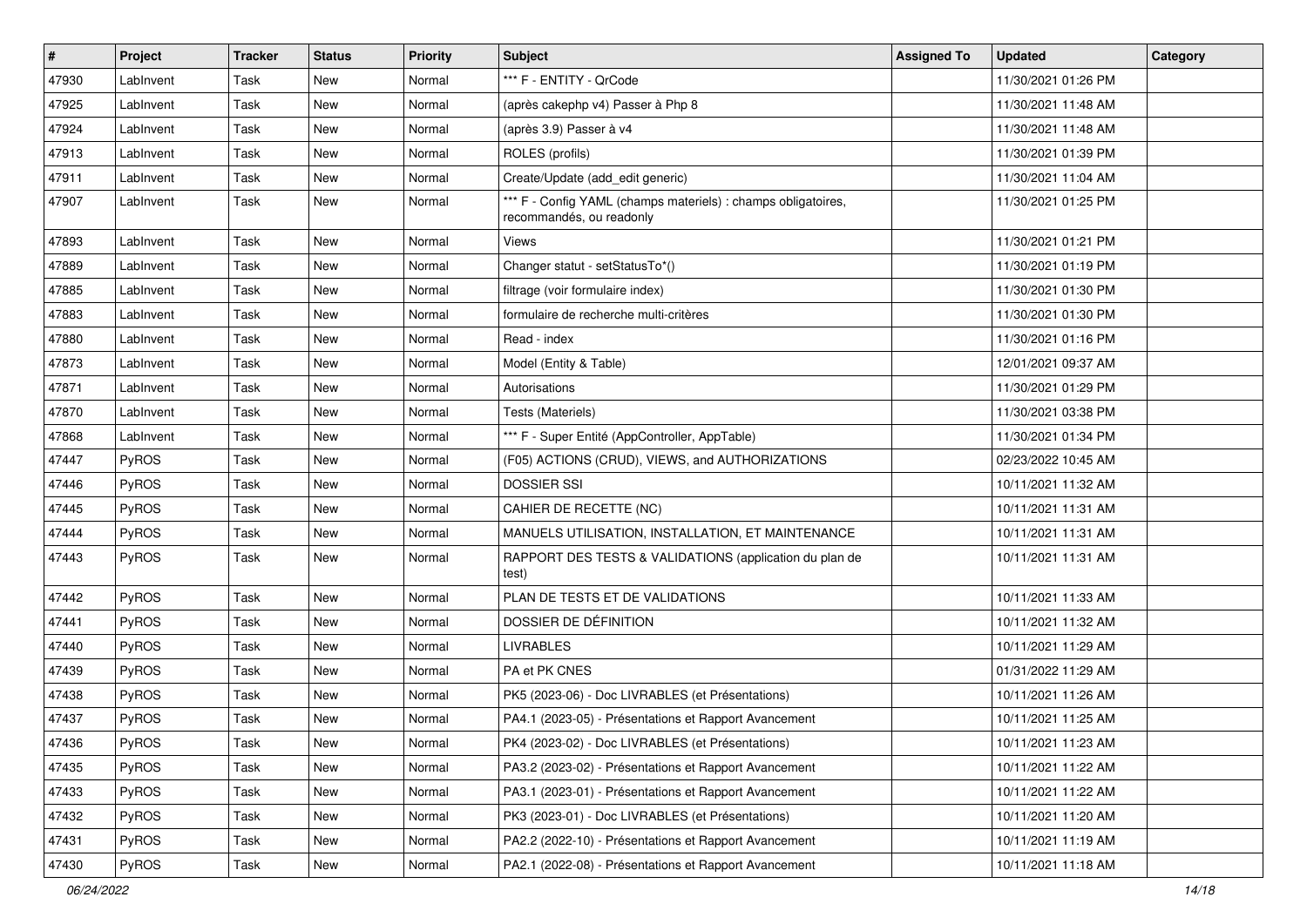| #     | Project      | <b>Tracker</b> | <b>Status</b> | <b>Priority</b> | <b>Subject</b>                                                                              | <b>Assigned To</b>   | <b>Updated</b>      | Category |
|-------|--------------|----------------|---------------|-----------------|---------------------------------------------------------------------------------------------|----------------------|---------------------|----------|
| 47428 | PyROS        | Task           | <b>New</b>    | Normal          | PK2 (2022-06) - Présentations + RA + Doc LIVRABLES                                          |                      | 01/31/2022 11:34 AM |          |
| 47419 | PyROS        | Task           | New           | Normal          | F16 FUNCTIONAL Tests                                                                        |                      | 10/11/2021 10:11 AM |          |
| 47418 | PyROS        | Task           | New           | Normal          | F15 FUNCTIONAL Tests                                                                        |                      | 10/11/2021 10:11 AM |          |
| 47416 | PyROS        | Task           | <b>New</b>    | Normal          | F13 FUNCTIONAL Tests                                                                        |                      | 10/11/2021 10:11 AM |          |
| 47415 | PyROS        | Task           | <b>New</b>    | Normal          | <b>F12 FUNCTIONAL Tests</b>                                                                 |                      | 10/11/2021 10:11 AM |          |
| 47414 | <b>PyROS</b> | Task           | New           | Normal          | F11 FUNCTIONAL Tests                                                                        |                      | 10/11/2021 10:10 AM |          |
| 47413 | PyROS        | Task           | <b>New</b>    | Normal          | F10 FUNCTIONAL Tests                                                                        |                      | 10/11/2021 10:10 AM |          |
| 47412 | PyROS        | Task           | In progress   | Normal          | F09 Tests                                                                                   |                      | 10/12/2021 03:01 PM |          |
| 47411 | PyROS        | Task           | <b>New</b>    | Normal          | <b>F08 FUNCTIONAL Tests</b>                                                                 |                      | 10/11/2021 10:10 AM |          |
| 47410 | PyROS        | Task           | <b>New</b>    | Normal          | F07 FUNCTIONAL Tests                                                                        |                      | 10/11/2021 10:10 AM |          |
| 47409 | PyROS        | Task           | <b>New</b>    | Normal          | F06 FUNCTIONAL Tests                                                                        |                      | 10/11/2021 10:10 AM |          |
| 47408 | PyROS        | Task           | In progress   | Normal          | F05 Tests                                                                                   |                      | 10/12/2021 03:00 PM |          |
| 47407 | PyROS        | Task           | In progress   | Normal          | F04 Tests                                                                                   |                      | 10/12/2021 03:00 PM |          |
| 47406 | PyROS        | Task           | In progress   | Normal          | F03 Tests                                                                                   |                      | 10/12/2021 03:00 PM |          |
| 47405 | PyROS        | Task           | In progress   | Normal          | F02 Tests                                                                                   |                      | 10/12/2021 02:59 PM |          |
| 47403 | PyROS        | Task           | New           | Normal          | HIGH LEVEL FUNCTION TESTS - Transversal functionalities TESTs<br>involving several features |                      | 10/11/2021 10:08 AM |          |
| 47402 | PyROS        | Task           | <b>New</b>    | Normal          | INTEGRATION TESTS - FEATURES integration tests with each<br>other                           |                      | 10/11/2021 10:07 AM |          |
| 47401 | PyROS        | Task           | <b>New</b>    | Normal          | FUNCTIONAL TESTS - Each FEATURE functional tests                                            |                      | 10/11/2021 11:42 AM |          |
| 47393 | PyROS        | Task           | <b>New</b>    | Normal          | Device Config file (cf F14)                                                                 |                      | 12/14/2021 12:33 PM |          |
| 47392 | PyROS        | Task           | <b>New</b>    | Normal          | Device Commands Grammar (Generic & Native)                                                  |                      | 12/14/2021 12:32 PM |          |
| 47391 | PyROS        | Task           | <b>New</b>    | Normal          | Device Simulator (DeviceSimulator)                                                          |                      | 12/14/2021 12:32 PM |          |
| 47390 | <b>PyROS</b> | Task           | New           | Normal          | Device Agent (AgentDevice) (de type Agent)                                                  |                      | 12/14/2021 12:32 PM |          |
| 47389 | PyROS        | Task           | New           | Normal          | Device Controller (DeviceController)                                                        |                      | 12/14/2021 12:29 PM |          |
| 47387 | PyROS        | Task           | <b>New</b>    | Normal          | (F14) CRUD config                                                                           |                      | 01/29/2022 01:24 AM |          |
| 47386 | <b>PyROS</b> | Task           | <b>New</b>    | Normal          | (F03) Initial data (fixture)                                                                |                      | 12/15/2021 07:32 AM |          |
| 47375 | <b>PyROS</b> | Task           | New           | Normal          | Association quota SP                                                                        |                      | 10/11/2021 10:37 AM |          |
| 47368 | PyROS        | Task           | In progress   | Normal          | <b>CRUD Scientific Theme</b>                                                                | Koralewski<br>Alexis | 10/11/2021 10:01 AM |          |
| 46790 | PyROS        | Task           | New           | Normal          | F16 - EXIGENCES satisfaites (+ tests mis à jour)                                            |                      | 09/14/2021 02:47 PM |          |
| 46789 | <b>PyROS</b> | Task           | New           | Normal          | F15 - EXIGENCES satisfaites (+ tests mis à jour)                                            |                      | 09/14/2021 02:47 PM |          |
| 46788 | PyROS        | Task           | New           | Normal          | (F14) EXIGENCES satisfaites (+ tests mis à jour)                                            |                      | 01/29/2022 01:24 AM |          |
| 46787 | PyROS        | Task           | New           | Normal          | (F09) REQUIREMENTS validated (+ tests udpated)                                              |                      | 12/14/2021 12:18 PM |          |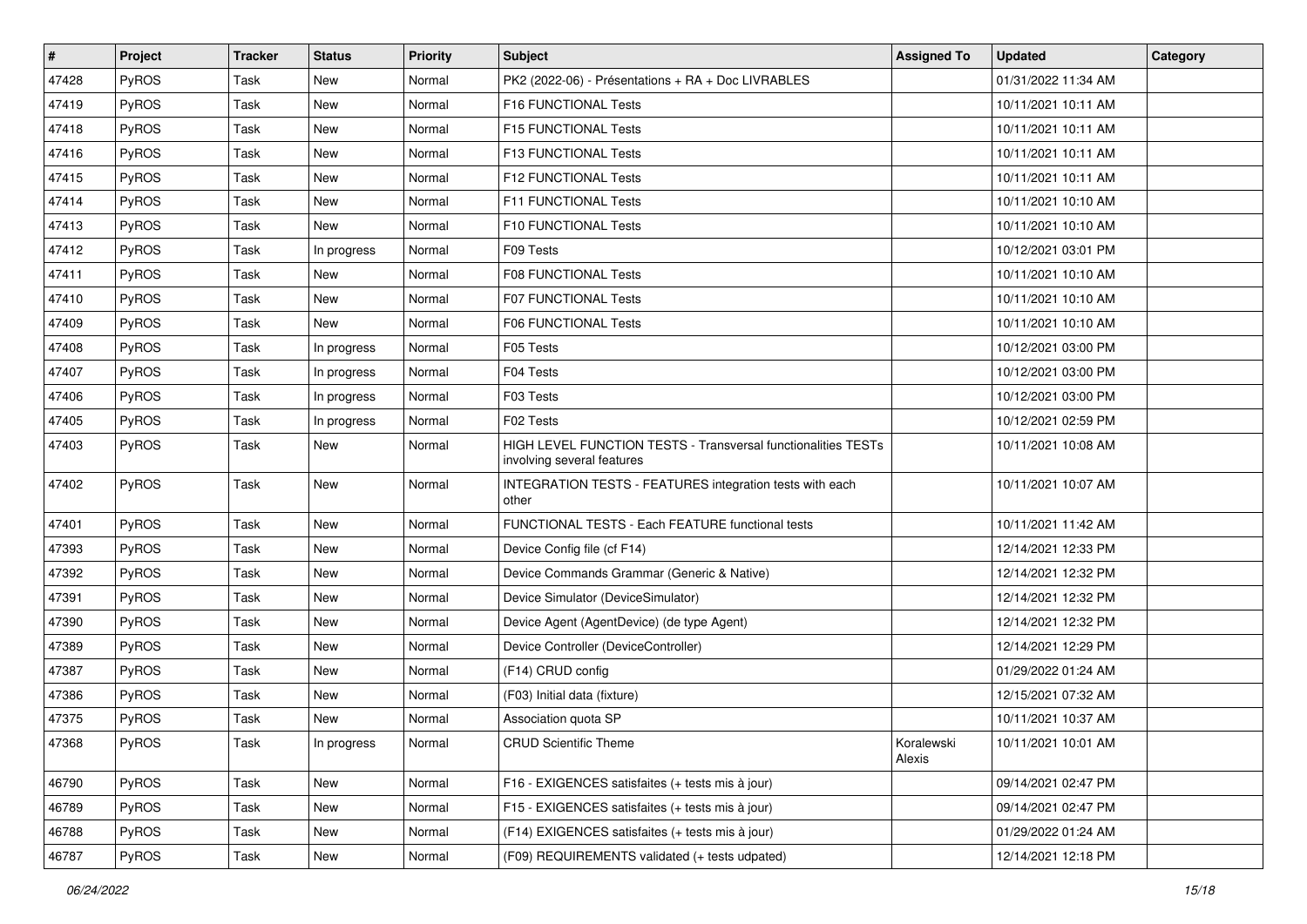| $\#$  | Project      | <b>Tracker</b> | <b>Status</b> | <b>Priority</b> | <b>Subject</b>                                                                       | <b>Assigned To</b>     | <b>Updated</b>      | Category |
|-------|--------------|----------------|---------------|-----------------|--------------------------------------------------------------------------------------|------------------------|---------------------|----------|
| 46786 | <b>PyROS</b> | Task           | New           | Normal          | F08 - EXIGENCES satisfaites (+ tests mis à jour)                                     |                        | 09/14/2021 02:45 PM |          |
| 46785 | PyROS        | Task           | New           | Normal          | F07 - EXIGENCES satisfaites (+ tests mis à jour)                                     |                        | 09/14/2021 02:44 PM |          |
| 46783 | PyROS        | Task           | New           | Normal          | F04 - EXIGENCES satisfaites (+ tests mis à jour)                                     |                        | 09/14/2021 02:43 PM |          |
| 46782 | PyROS        | Task           | <b>New</b>    | Normal          | F03 - EXIGENCES satisfaites (+ tests mis à jour)                                     |                        | 09/14/2021 02:43 PM |          |
| 46781 | PyROS        | Task           | New           | Normal          | (F02) EXIGENCES satisfaites (+ tests mis à jour)                                     |                        | 01/29/2022 01:27 AM |          |
| 46780 | PyROS        | Task           | New           | Normal          | (F01) EXIGENCES satisfaites (+ tests mis à jour)                                     |                        | 10/08/2021 06:01 PM |          |
| 45818 | PyROS        | Task           | <b>New</b>    | Normal          | (F14) TESTS to validate this feature                                                 |                        | 08/09/2021 10:43 AM |          |
| 45816 | <b>PyROS</b> | Task           | New           | Normal          | <b>SP Delete</b>                                                                     |                        | 10/28/2021 08:35 AM |          |
| 45815 | PyROS        | Task           | New           | Normal          | test_SCP_manage_quota                                                                |                        | 09/22/2021 04:47 PM |          |
| 45811 | <b>PyROS</b> | Task           | <b>New</b>    | Normal          | SP update                                                                            |                        | 11/03/2021 09:16 AM |          |
| 45810 | PyROS        | Task           | New           | Normal          | SP Read (view list and view 1)                                                       |                        | 10/27/2021 02:47 PM |          |
| 45809 | PyROS        | Task           | <b>New</b>    | Normal          | <b>SP Create</b>                                                                     |                        | 10/27/2021 08:42 AM |          |
| 45799 | PyROS        | Task           | New           | Normal          | Execute TESTS on commit/push (new script PUSH)                                       | <b>Pallier Etienne</b> | 07/19/2021 08:54 AM |          |
| 45791 | PyROS        | Task           | New           | Normal          | PA1.1 (2022-03) - Présentations et Rapport Avancement                                |                        | 10/11/2021 11:14 AM |          |
| 45790 | PyROS        | Task           | New           | Normal          | PK1 (2022-01) - Présentations + RA + Doc LIVRABLES                                   |                        | 01/31/2022 11:33 AM |          |
| 45781 | PyROS        | Task           | In progress   | Normal          | Documentation et Présentations pour les PA et PK CNES                                |                        | 01/31/2022 11:32 AM |          |
| 45776 | PyROS        | Task           | <b>New</b>    | Normal          | <b>Test User Delete</b>                                                              |                        | 08/13/2021 01:46 PM |          |
| 45772 | PyROS        | Task           | New           | Normal          | Test User Read (view list and view 1)                                                |                        | 08/13/2021 01:51 PM |          |
| 45766 | <b>PyROS</b> | Task           | New           | Normal          | <b>Test User Update</b>                                                              |                        | 08/13/2021 01:53 PM |          |
| 45762 | PyROS        | Task           | <b>New</b>    | Normal          | <b>Test User Connexion</b>                                                           |                        | 08/13/2021 01:55 PM |          |
| 45761 | PyROS        | Task           | New           | Normal          | Test User Create (registration)                                                      |                        | 08/13/2021 01:54 PM |          |
| 45756 | PyROS        | Task           | New           | Normal          | QUOTA & PRIO - Gestion du quota et de la priorité                                    |                        | 10/11/2021 10:35 AM |          |
| 45753 | PyROS        | Task           | In progress   | Normal          | Public visibility : gérer les champs publics                                         | Koralewski<br>Alexis   | 10/07/2021 12:49 PM |          |
| 45749 | PyROS        | Task           | In progress   | Normal          | Gérer le retrait et le retour d'un device (panne, désactiver/réactiver un<br>device) |                        | 08/09/2021 10:42 AM |          |
| 45748 | PyROS        | Task           | New           | Normal          | Définir Accesseurs (getX())                                                          |                        | 01/29/2022 01:21 AM |          |
| 45556 | PyROS        | Task           | <b>New</b>    | Normal          | User activation/deactivation                                                         |                        | 06/25/2021 08:18 AM |          |
| 45555 | PyROS        | Task           | In progress   | Normal          | <b>CRUD Time Periods</b>                                                             | Koralewski<br>Alexis   | 09/07/2021 08:58 AM |          |
| 45552 | PyROS        | Task           | New           | Normal          | General configuration integration                                                    |                        | 03/15/2022 11:15 PM |          |
| 45550 | PyROS        | Task           | New           | Normal          | Users View & Export                                                                  | Koralewski<br>Alexis   | 03/29/2022 09:14 AM |          |
| 45346 | PyROS        | Task           | New           | Normal          | (F10) ENTITIES - Initial data (fixture)                                              |                        | 06/03/2021 09:17 AM |          |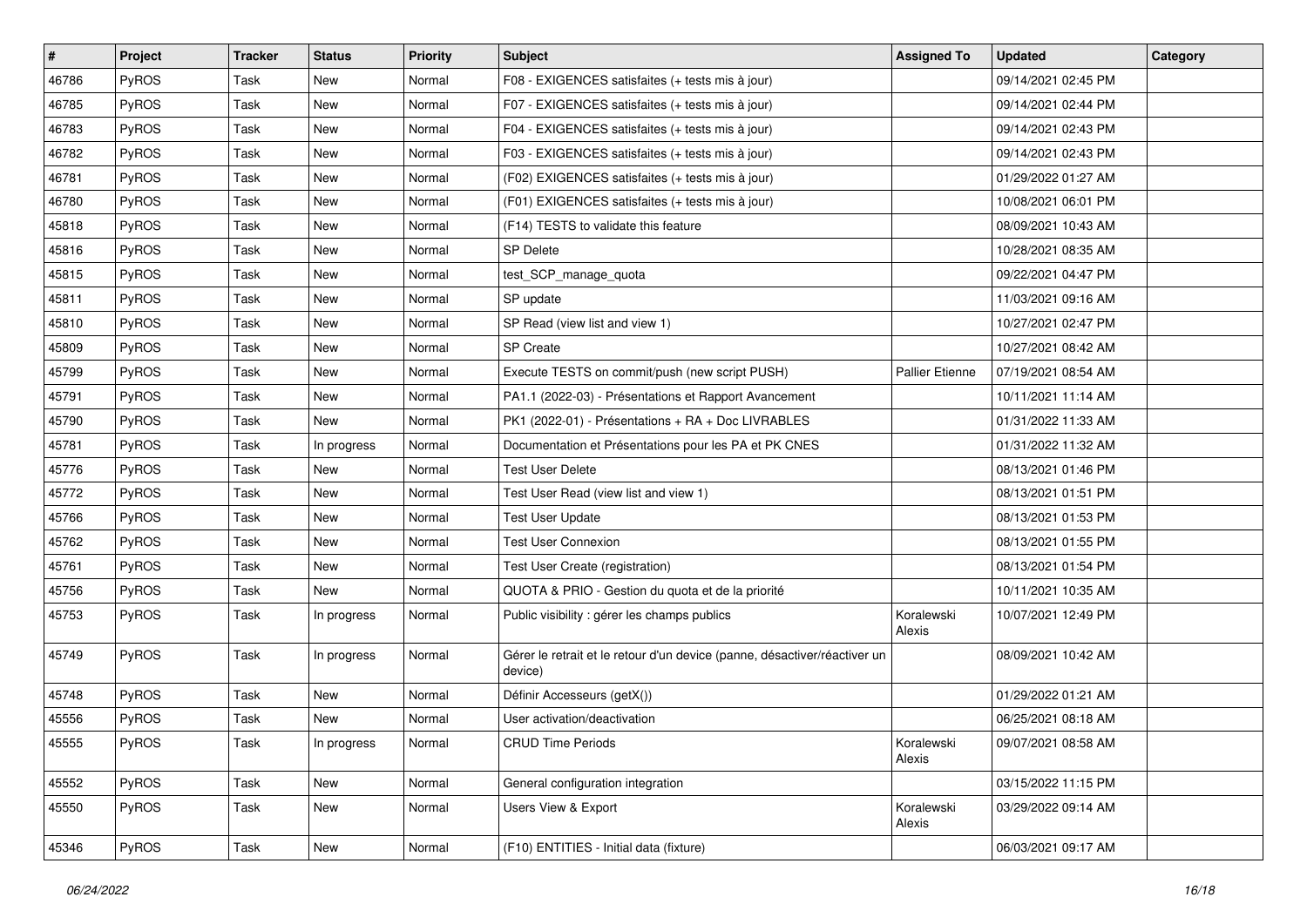| #     | <b>Project</b> | <b>Tracker</b> | <b>Status</b> | <b>Priority</b> | <b>Subject</b>                                                                                                    | <b>Assigned To</b>     | <b>Updated</b>      | Category |
|-------|----------------|----------------|---------------|-----------------|-------------------------------------------------------------------------------------------------------------------|------------------------|---------------------|----------|
| 45340 | PyROS          | Task           | New           | Normal          | <b>INITIAL DATA (fixtures)</b>                                                                                    | Koralewski<br>Alexis   | 12/14/2021 12:09 PM |          |
| 45337 | PyROS          | Task           | In progress   | Normal          | Description du Site (horizon + home)                                                                              | Klotz Alain            | 10/11/2021 10:42 AM |          |
| 45336 | PyROS          | Task           | In progress   | Normal          | SCHEMA FILES - Fichiers schema pour valider la config                                                             | Koralewski<br>Alexis   | 10/11/2021 10:43 AM |          |
| 45295 | <b>PyROS</b>   | Task           | <b>New</b>    | Normal          | Create DARK files (acquisition)                                                                                   |                        | 05/27/2021 11:22 AM |          |
| 45294 | PyROS          | Task           | <b>New</b>    | Normal          | Create BIAS files (acquisition)                                                                                   |                        | 05/27/2021 11:22 AM |          |
| 45293 | PyROS          | Task           | <b>New</b>    | Normal          | Create FLAT files (acquisition)                                                                                   |                        | 05/27/2021 11:21 AM |          |
| 45292 | PyROS          | Task           | <b>New</b>    | Normal          | (F10) TESTS to validate this feature                                                                              |                        | 05/27/2021 11:11 AM |          |
| 45291 | PyROS          | Task           | New           | Normal          | (F10) AUTHORIZATIONS for this feature (who can do what):<br>documentation & implementation                        |                        | 06/08/2021 08:19 AM |          |
| 45290 | <b>PyROS</b>   | Task           | <b>New</b>    | Normal          | (F10) ENTITIES - definition & implementation                                                                      |                        | 06/03/2021 09:17 AM |          |
| 45051 | <b>PyROS</b>   | Task           | <b>New</b>    | Normal          | Implémenter le protocole Indi avec une classe DeviceControllerIndi                                                |                        | 05/06/2021 05:05 PM |          |
| 45050 | <b>PyROS</b>   | Task           | In progress   | Normal          | Test caméra du TNC (FLI)                                                                                          | Klotz Alain            | 07/16/2021 09:34 AM |          |
| 45049 | <b>PyROS</b>   | Task           | <b>New</b>    | Normal          | <b>CAMERA FLI</b>                                                                                                 |                        | 07/16/2021 09:34 AM |          |
| 45048 | PyROS          | Task           | <b>New</b>    | Normal          | HARDWARE DEVICES definition, test, config, management                                                             |                        | 10/08/2021 05:51 PM |          |
| 45047 | PyROS          | Task           | New           | Normal          | Piloter le telescope en mode manuel depuis le Dashboard                                                           | <b>Pallier Etienne</b> | 12/14/2021 12:34 PM |          |
| 45046 | <b>PyROS</b>   | Task           | New           | Normal          | Manual mode                                                                                                       |                        | 12/14/2021 12:34 PM |          |
| 45044 | PyROS          | Task           | In progress   | Normal          | CRUD des autres entités (Institutes, Time Periods, Scientific Theme)                                              | Koralewski<br>Alexis   | 10/11/2021 10:01 AM |          |
| 45041 | PyROS          | Task           | New           | Normal          | Pouvoir télécharger zip ou faire clone depuis gitlab sans se connecter                                            | <b>Pallier Etienne</b> | 05/06/2021 04:05 PM |          |
| 45037 | PyROS          | Task           | In progress   | Normal          | Algo description                                                                                                  | Klotz Alain            | 05/06/2021 02:59 PM |          |
| 45035 | PyROS          | Task           | <b>New</b>    | Normal          | Resilience (failure tolerance)                                                                                    |                        | 05/06/2021 12:58 PM |          |
| 45034 | PyROS          | Task           | New           | Normal          | Resilience (failure tolerance)                                                                                    |                        | 05/06/2021 12:58 PM |          |
| 45007 | PyROS          | Task           | In progress   | Normal          | Le système doit pouvoir démarrer et s'organiser automatiquement à<br>partir de la configuration de l'observatoire | Koralewski<br>Alexis   | 05/24/2022 02:54 PM |          |
| 45005 | PyROS          | Task           | In progress   | Normal          | CRUD - (R)EAD config                                                                                              | Koralewski<br>Alexis   | 01/29/2022 01:24 AM |          |
| 45003 | PyROS          | Task           | <b>New</b>    | Normal          | Config Read & View                                                                                                | Koralewski<br>Alexis   | 08/09/2021 10:43 AM |          |
| 44999 | PyROS          | Task           | New           | Normal          | Execution                                                                                                         |                        | 12/14/2021 12:35 PM |          |
| 44998 | PyROS          | Task           | <b>New</b>    | Normal          | Monitoring: Check & log continuously instrument (or telescope)<br>status                                          |                        | 12/14/2021 12:33 PM |          |
| 44997 | PyROS          | Task           | New           | Normal          | Start & Stop                                                                                                      |                        | 12/14/2021 12:33 PM |          |
| 44995 | PyROS          | Task           | <b>New</b>    | Normal          | (F09) TESTS to validate this feature                                                                              |                        | 10/08/2021 05:45 PM |          |